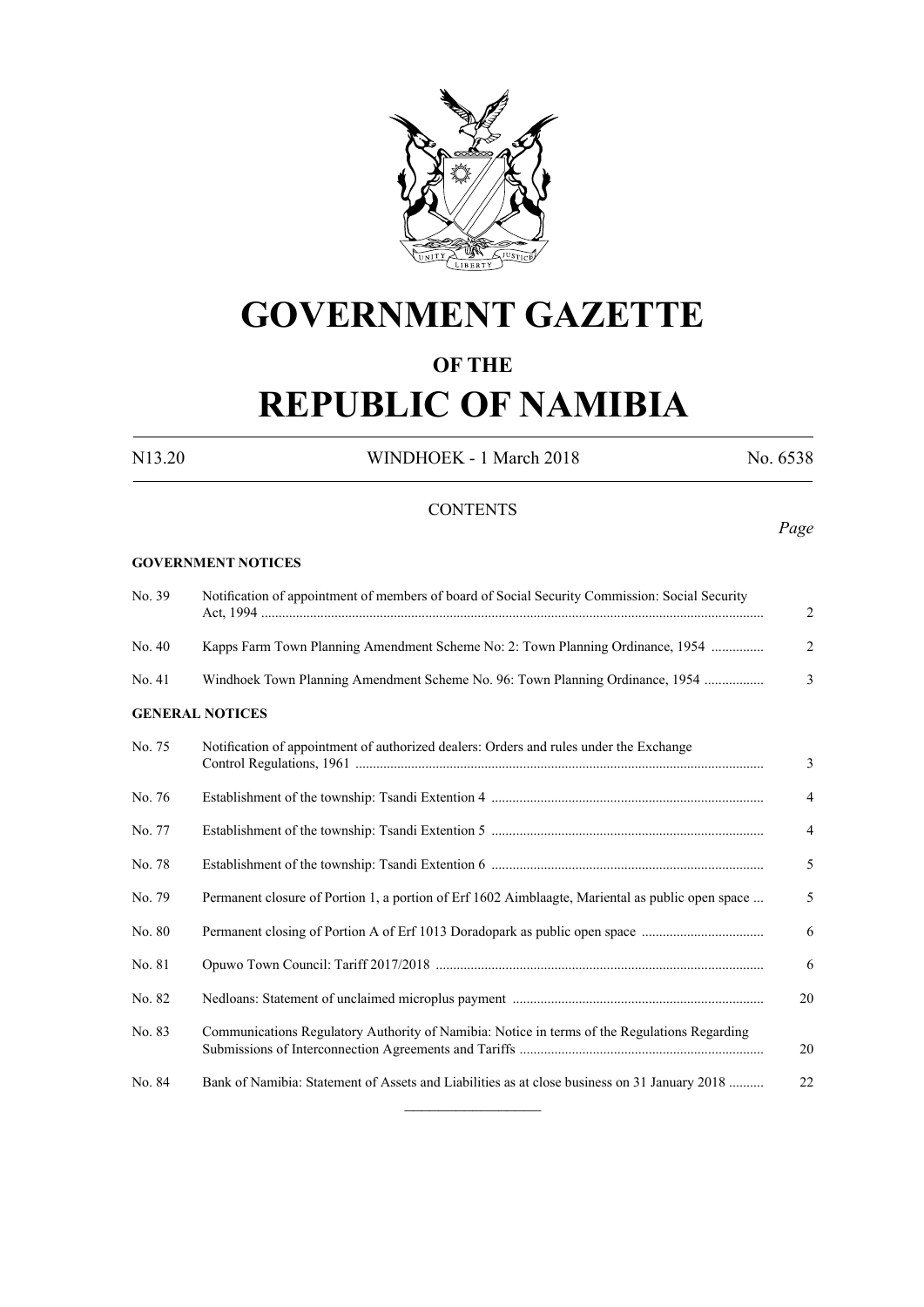# **Government Notice**

#### **MINISTRY OF LABOUR, INDUSTRIAL RELATIONS AND EMPLOYMENT CREATION**

#### No. 39 2018

#### NOTIFICATION OF APPOINTMENT OF MEMBERS OF BOARD OF SOCIAL SECURITY COMMISSION: SOCIAL SECURITY ACT, 1994

In terms of section 4(5) of the Social Security Act, 1994 (Act No. 34 of 1994), I notify that I have appointed the persons whose names appear in Colum 1 of the Table as members of the Social Security Commission for the period indicated directly opposite their names in Column 2.

#### **TABLE**

| Column 1         |                                | Column <sub>2</sub>                   |
|------------------|--------------------------------|---------------------------------------|
| 1.               | Dr. David Ignatius Uirab       | 1 January 2018 until 31 December 2020 |
| 2.               | Ms. Ailly Titus                | 1 January 2018 until 31 December 2020 |
| 3.               | Ms. Peneyambeko Alina Munkawa  | 1 January 2018 until 31 December 2020 |
| $\overline{4}$ . | Ms. Petronella Helena Masabane | 1 January 2018 until 31 December 2020 |
| 5.               | Mr. Kephas Brian Black         | 1 January 2018 until 31 December 2020 |
| 6.               | Ms. Patricia Joan Olivier      | 1 January 2018 until 31 December 2020 |
| 7.               | Mr. Ntelamo Ntelamo            | 1 January 2018 until 31 December 2020 |
| 8.               | Mrs. Justina Jonas-Emvula      | 1 January 2018 until 31 December 2020 |
| 9.               | Mr. Evans Sankasi Maswahu      | 1 January 2018 until 31 December 2020 |
| 10.              | Mrs. Toini Nauyoma             | 1 January 2018 until 31 December 2020 |

#### **e. nghimtina MINISTER OF LABOUR, INDUSTRIAL RELATIONS AND EMPLOYMENT CREATION** Windhoek, 2 February 2018

#### **MINISTRY OF URBAN AND RURAL DEVELOPMENT**

 $\frac{1}{2}$ 

No. 40 2018

#### KAPPS FARM TOWN PLANNING AMENDMENT SCHEME NO. 2: TOWN PLANNING ORDINANCE, 1954

In terms of section 26(1) of the Town Planning Ordinance, 1954 (Ordinance No. 18 of 1954), I give notice that I have under section 26(1) of that Ordinance, read with section 27(1) of that Ordinance approved the Kapps Farm Town Planning Scheme No. 2 of the Municipality of Windhoek.

 $\overline{\phantom{a}}$  , where  $\overline{\phantom{a}}$ 

**S. Shaningwa Minister of Urban and Rural Development** Windhoek, 13 February 2018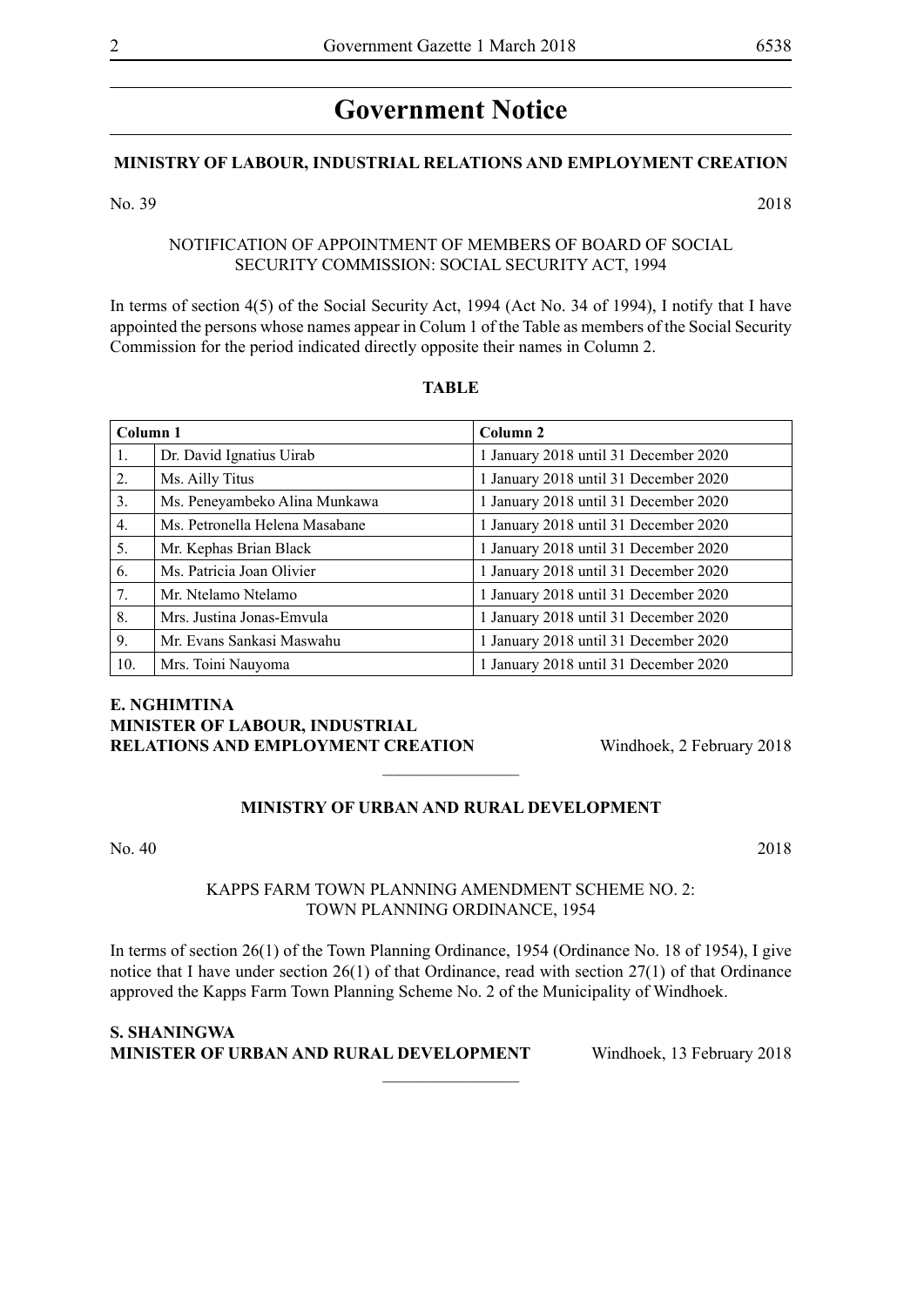#### **MINISTRY OF URBAN AND RURAL DEVELOPMENT**

No. 41 2018

#### WINDHOEK TOWN PLANNING AMENDMENT SCHEME NO. 96: TOWN PLANNING ORDINANCE, 1954

In terms of section 26(1) of the Town Planning Ordinance, 1954 (Ordinance No. 18 of 1954), I give notice that I have under section 26(1) of that Ordinance, read with section 27(1) of that Ordinance approved the Windhoek Town Planning Scheme No. 96 of the Municipality of Windhoek.

#### **S. Shaningwa Minister of Urban and Rural Development** Windhoek, 13 February 2018

# **General Notices**

 $\frac{1}{2}$ 

#### **BANK OF NAMIBIA**

No. 75 2018

#### NOTIFICATION OF APPOINTMENT OF AUTHORISED DEALERS: ORDERS AND RULES UNDER THE EXCHANGE CONTROL REGULATIONS OF 1961

It is notified that the Bank of Namibia, pursuant to section 11 of the Bank of Namibia Act, 1998 (Act No. 2 of 1998), as amended read with Regulation 2 of the Exchange Control Regulations of 1961, as amended and published under Government Notice No. R 1112 of 1 December 1961, has -

- a) Appointed **Letshego Bank Namibia Ltd** as Authorised Dealers in foreign exchange with effect from the date of publication of this notice; and
- b) Substituted the following paragraph for paragraph (a) of rule 3 as amended by Government Notices No. 4 of 1 June 1990, 20 of 16 July 1990, 218 of 15 August 1996, 251 of 31 August 2007, 254 of 23 October 2009, 335 of 20 December 2010 and 443 of 15 November 2013.

"3.(a) The Authorised Dealers and Authorised Dealers with Limited Authority specified hereunder have been appointed as Authorised Dealers for the purposes of the regulations":

#### **Authorised Dealers**

Banco Privado Atlantico - Europa, S.A. Namibia Branch Banc Bic Namibia Ltd Bank Windhoek Limited EBank Namibia (Pty) Ltd First National Bank of Namibia Limited Nedbank Namibia (Pty) Limited SME Bank Limited Standard Bank Namibia Limited

#### **Authorised Dealers with Limited Authority**

Casa de Cambio Forex (Pty) Ltd Cambio Express Cambio Seguro Gampak Investments (Pty) T/A United Bureau de Change (Pty) Limited Interchange Money Exchange Namibia (Pty) Limited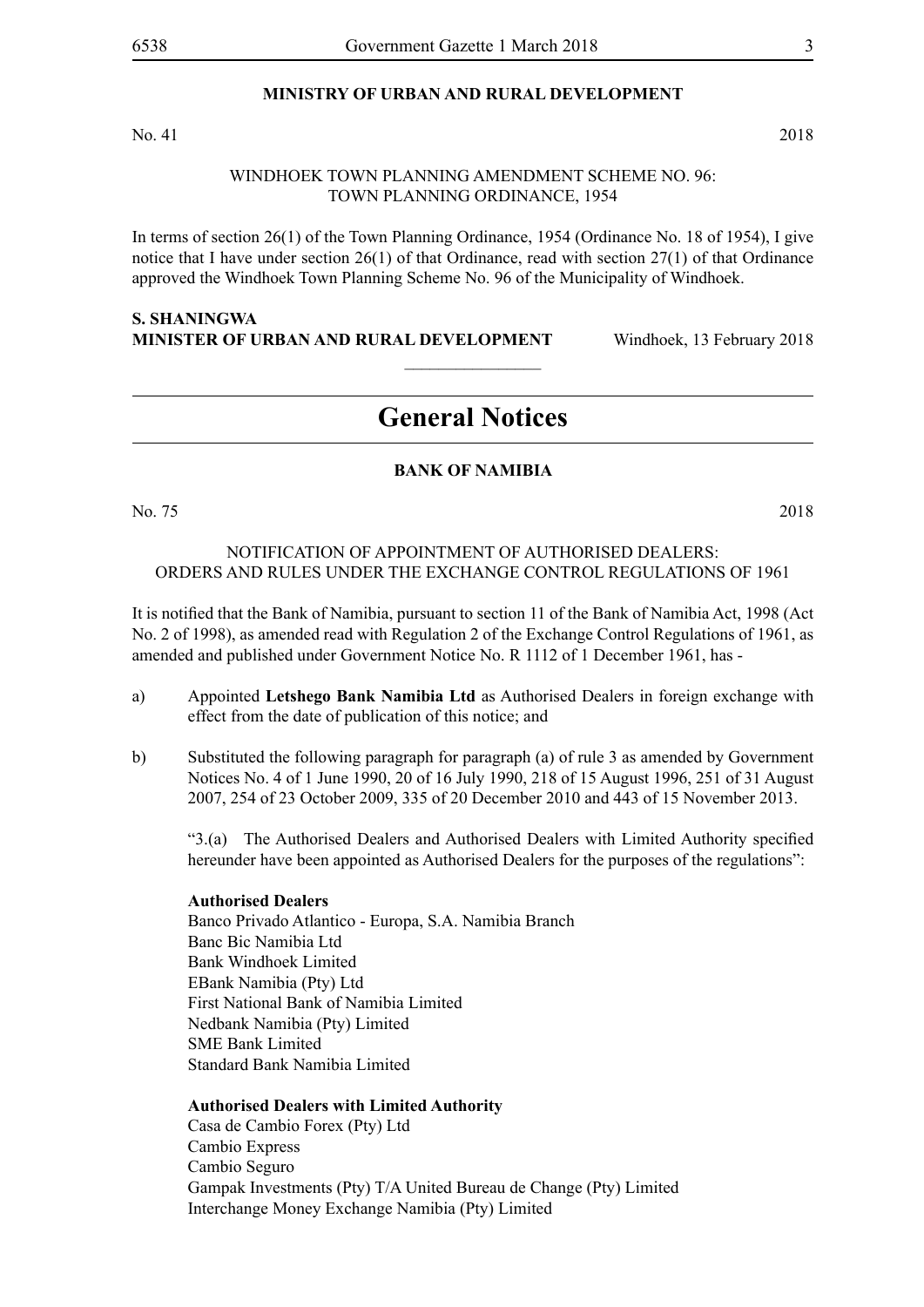Magnet Bureau de Change (Pty) Limited Namibia Bureau de Change (Pty) Limited Novacambios Namibia (Pty) Limited Oshikango Bureau de Change (Pty) Limited Paragon Bureau de Change (Pty) Limited Real Transfer Bureau de Change (Pty) Limited Rock Hard Bureau de Change (Pty) Limited.

#### **I. Shiimi Governor Bank of Namibia**

No. 76 2018

#### ESTABLISHMENT OF THE TOWNSHIP: TSANDI EXTENSION 4

 $\overline{\phantom{a}}$  , where  $\overline{\phantom{a}}$ 

Notice is hereby given in terms of Section 5(5) of the Townships and Division of Land Ordinance, 1963 (Ordinance 11 of 1963), that application has been made for the establishment of the township **Tsandi Extension 4** situated on Portion 4 of the Remainder of the Farm Tsandi Townlands No. 988 and that the application is laying open for inspection at the Office of the Ministry of Urban and Rural Development: Division: Planning, 2nd Floor, GRN Office Park in Windhoek, the Office of the Surveyor-General in Windhoek, and at the Office of the Chief Executive Officer, Tsandi Village Council.

Any person who wishes to object to the application or who desires to be heard in the matter, may give personal evidence before the Townships Board at the meeting of the Board which will be held on **20 March 2018 at 09:00** at the Offices of the Surveyor-General and the Registrar of Deeds in Windhoek, or submit written evidence to the Townships Board, Private Bag 13289, Windhoek: Provided that such written evidence shall reach the Secretary of the Townships Board not later than **16 March 2018 before 12:00**.

#### **L.D. UYEPA CHAIRPERSON: TOWNSHIPS BOARD**

No. 77 2018

# ESTABLISHMENT OF THE TOWNSHIP: TSANDI EXTENSION 5

 $\frac{1}{2}$ 

Notice is hereby given in terms of Section 5(5) of the Townships and Division of Land Ordinance, 1963 (Ordinance 11 of 1963), that application has been made for the establishment of the township **Tsandi Extension 5** situated on Portion 5 of the Remainder of the Farm Tsandi Townlands No. 988 and that the application is laying open for inspection at the Office of the Ministry of Urban and Rural Development: Division: Planning, 2nd Floor, GRN Office Park in Windhoek, the Office of the Surveyor-General in Windhoek, and at the Office of the Chief Executive Officer, Tsandi Village Council.

Any person who wishes to object to the application or who desires to be heard in the matter, may give personal evidence before the Townships Board at the meeting of the Board which will be held on **20 March 2018 at 09:00** at the Offices of the Surveyor-General and the Registrar of Deeds in Windhoek, or submit written evidence to the Townships Board, Private Bag 13289, Windhoek: Provided that such written evidence shall reach the Secretary of the Townships Board not later than **16 March 2018 before 12:00**.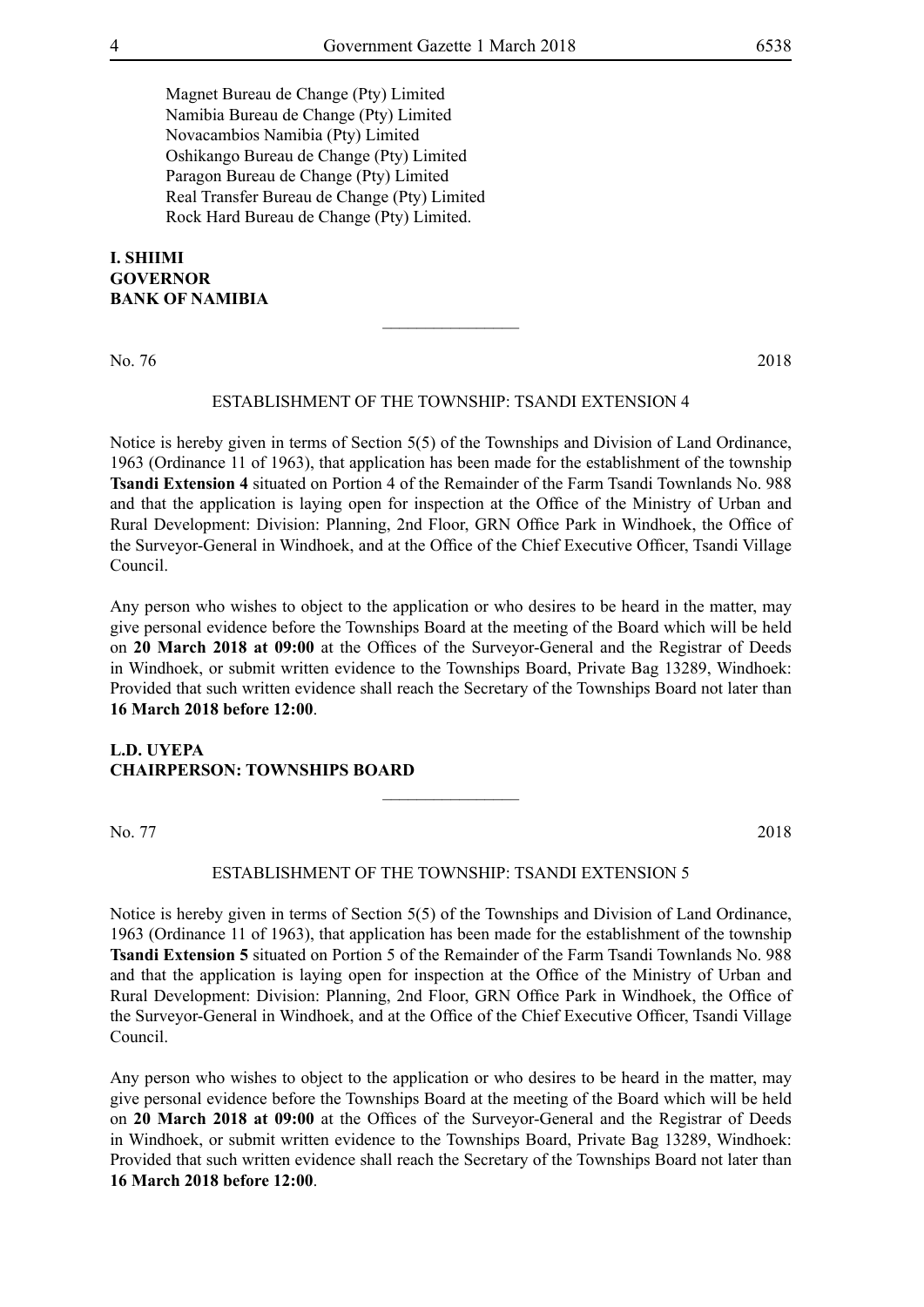#### **L.D. UYEPA CHAIRPERSON: TOWNSHIPS BOARD**

No.78 2018

#### ESTABLISHMENT OF THE TOWNSHIP: TSANDI EXTENSION 6

 $\frac{1}{2}$ 

Notice is hereby given in terms of Section 5(5) of the Townships and Division of Land Ordinance, 1963 (Ordinance 11 of 1963), that application has been made for the establishment of the township **Tsandi Extension 6** situated on Portion 6 of the Remainder of the Farm Tsandi Townlands No. 988 and that the application is laying open for inspection at the Office of the Ministry of Urban and Rural Development: Division: Planning, 2nd Floor, GRN Office Park in Windhoek, the Office of the Surveyor-General in Windhoek, and at the Office of the Chief Executive Officer, Tsandi Village Council.

Any person who wishes to object to the application or who desires to be heard in the matter, may give personal evidence before the Townships Board at the meeting of the Board which will be held on **20 March 2018 at 09:00** at the Offices of the Surveyor-General and the Registrar of Deeds in Windhoek, or submit written evidence to the Townships Board, Private Bag 13289, Windhoek: Provided that such written evidence shall reach the Secretary of the Townships Board not later than **16 March 2018 before 12:00**.

#### **L.D. UYEPA CHAIRPERSON: TOWNSHIPS BOARD**

#### **Mariental Municipality**

 $\overline{\phantom{a}}$  , where  $\overline{\phantom{a}}$ 

No. 79 2018

#### PERMANENT CLOSURE OF PORTION 1, A PORTION OF ERF 1602 AIMABLAAGTE, MARIENTAL AS PUBLIC OPEN SPACE

Notice is hereby given in terms of Article  $50(1)(a)(ii)$  of the Local Authorities Act, 1992 (Act No. 23 of 1992) that the Mariental Municipality proposes to close permanently the under mentioned portion as indicated on the locality plan, which lies for inspection during office hours at the offices of Mariental Municipality, Dr. Sam Nujoma Avenue.

PERMANENT CLOSURE OF PORTION 1, A PORTION OF ERF 1602 AIMABLAAGTE, MARIENTAL AS PUBLIC OPEN SPACE AND SUBSEQUENT CONSOLIDATION OF PORTION 1, A PORTION OF ERF 1602 AIMABLAAGTE, MARIENTAL WITH ERF 1601 AIMABLAAGTE, TO FORM CONSOLIDATED ERF 'X'

Objections to the proposed closing are to be served on the Secretary: Townships Board, Private Bag 13289, and the Chief Executive Officer, P.O. Box 110, Mariental, within 14 days after the appearance of this notice in accordance with Article  $50(3)(a)(iv)$  of the above Act.

#### **P. NGHIWILEPO THE CHIEF EXECUTIVE OFFICER**

**Harmonic Town Planning Consultants CC Town and Regional Planners P.O.Box 3216 Windhoek Cell: 081 127 5879**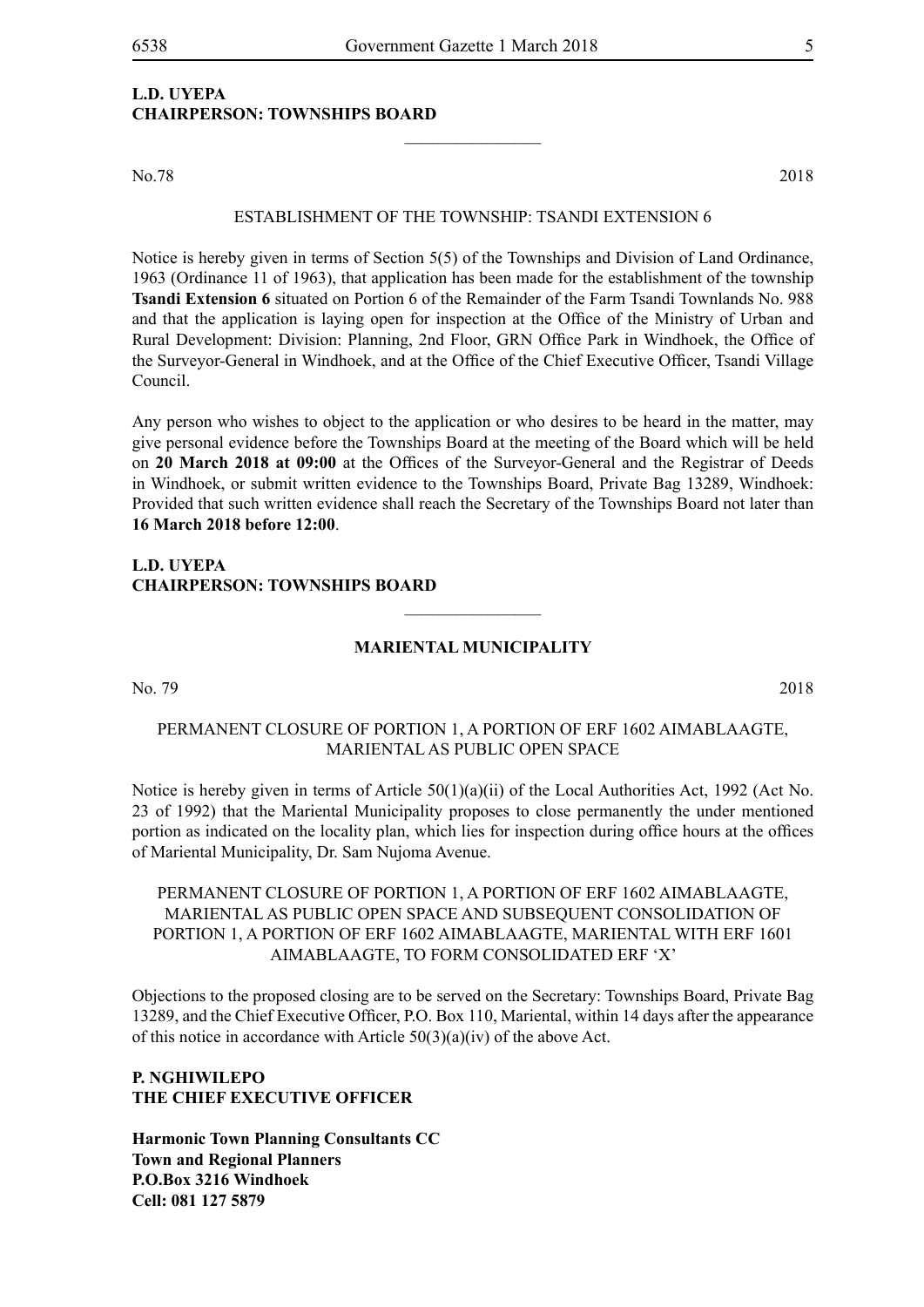#### **Fax: 088646401 Email: hkisting@namibnet.com**

#### **CITY OF WINDHOEK**

 $\frac{1}{2}$ 

No. 80 2018

#### PERMANENT CLOSING OF PORTION A OF ERF 1013 DORADOPARK AS PUBLIC OPEN SPACE

Notice is hereby given in terms of article  $50(1)(a)(ii)$  of the Local Authorities Act, 1992 (Act No. 23 of 1992) that the City of Windhoek proposes to permanently close the under-mentioned portion as indicated on the locality plan, which lies for inspection during office hours at the office of the Division: Urban Planning Room 519, Municipal Offices, Independence Avenue.

#### PERMANENT CLOSING OF PORTION A OF ERF 1052 DOARADOPARK AS PUBLIC OPEN SPACE, (THE PORTION IS APPROXIMATELY 140 m<sup>2</sup> IN EXTENT). THE PORTION WILL BE SOLD TO THE OWNER OF ERF 1013 VIRGO STREET, DORADOPARK FOR CONSOLIDATION PURPOSE

Objections to the proposed closure are to be served to the Secretary: Townships Board, Private Bag 13289, and the Chief Executive Officer, P.O.Box 59, Windhoek, within 14 days after the appearance of this notice in accordance with Article  $50(1)(C)$  of the above Act.

#### **H. RUST ACTING URBAN PLANNER**

#### **Opuwo Town Council**

 $\frac{1}{2}$ 

No. 81 2018

#### TARIFF 2017/2018

The Opuwo Town Council has under section 30(1) and 73 (10) of the Local Authorities Act, 1992 (Act No. 23 of 1992) as amended determined the tarrifs structure for the Financial year 2017/2018 and will be effective from 1 April 2018.

| Category                            | <b>Current</b><br>tariffs<br>2017/2018 | <b>Proposed</b><br>tariffs<br>2017/2018 | unit      |
|-------------------------------------|----------------------------------------|-----------------------------------------|-----------|
| <b>1 WATER</b>                      |                                        |                                         |           |
| 1.1 Basic Charges                   |                                        |                                         |           |
| Residential                         | 55.05                                  | 55.05                                   | per month |
| Residential (Luxury Suburb)         |                                        | 70.00                                   | per month |
| Chain store                         |                                        | 272.00                                  | per month |
| Business : Large                    |                                        | 195.00                                  | per month |
| Business: Medium                    |                                        | 185.00                                  | per month |
| Business: Small                     | 175.00                                 | 175.00                                  | per month |
| Government Institution              |                                        | 350.00                                  | per month |
| Parastatals                         |                                        | 370.00                                  | per month |
| Churches and charities institutions |                                        | 175.00                                  | per month |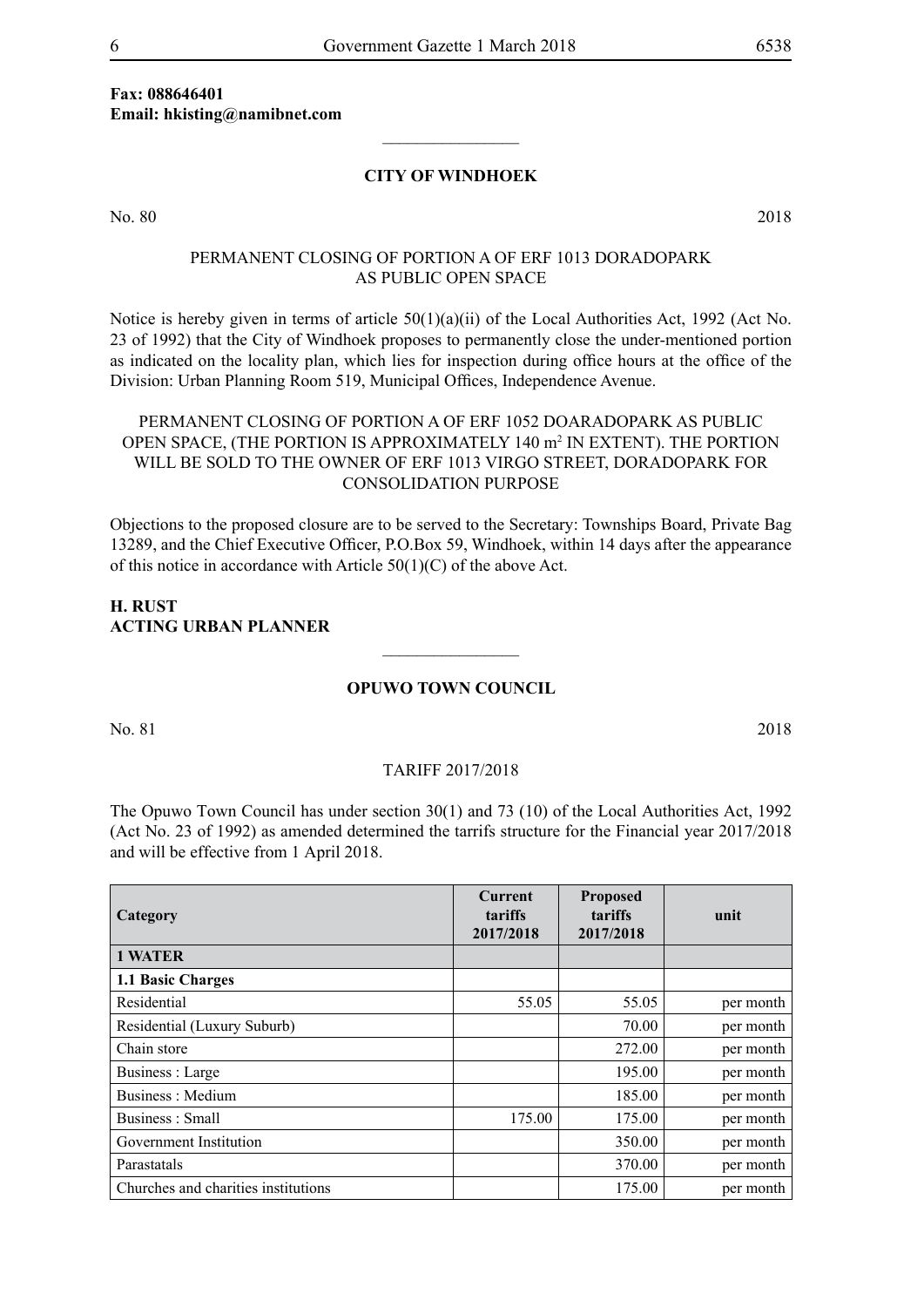| Hotel<br>180.00<br>per month<br>Bed and Breakfast / Guesthouse<br>175.00<br>per month<br>Private clinics / Pharmacies<br>250.00<br>per month<br>Private Hostel<br>175.00<br>per month<br>Private School<br>175.00<br>per month<br>Car wash<br>185.00<br>per month<br>Entertainment parks<br>200.00<br>per month<br>Day care and Kinder garden<br>175.00<br>per month<br>Vacant Erven (Residential)<br>55.00<br>per month<br>Vacant Erven (Business)<br>120.00<br>per month<br>Home Based Business<br>55.05<br>per month<br><b>Informal Residential</b><br>45.00<br>per month<br><b>Informal Business</b><br>160.00<br>per month<br>1.2 Unit Costs<br>Residantial<br>18.30<br>per m <sup>3</sup><br>18.30<br>1.3 Unit Costs for Institutions and Businesses<br>Sliding scale cost per cubic meter 0-15m <sup>3</sup><br>per m <sup>3</sup><br>18.30<br>19.85<br>Sliding scale cost per cubic meter 16-30m <sup>3</sup><br>24.10<br>24.10<br>per m <sup>3</sup><br>Sliding scale cost per cubic meter 31-60m <sup>3</sup><br>31.50<br>31.50<br>per m <sup>3</sup><br>Sliding scale cost per cubic meter 61m <sup>3</sup> and more<br>48.20<br>48.20<br>per m <sup>3</sup><br>1.4 Deposits<br>Residential<br>432.00<br>532.00<br>per account<br>665.00<br>Residential (Luxury Suburb)<br>per account<br>Chain store<br>1,310.00<br>per account<br>Business : Large<br>1,310.00<br>per account |
|--------------------------------------------------------------------------------------------------------------------------------------------------------------------------------------------------------------------------------------------------------------------------------------------------------------------------------------------------------------------------------------------------------------------------------------------------------------------------------------------------------------------------------------------------------------------------------------------------------------------------------------------------------------------------------------------------------------------------------------------------------------------------------------------------------------------------------------------------------------------------------------------------------------------------------------------------------------------------------------------------------------------------------------------------------------------------------------------------------------------------------------------------------------------------------------------------------------------------------------------------------------------------------------------------------------------------------------------------------------------------------------------|
|                                                                                                                                                                                                                                                                                                                                                                                                                                                                                                                                                                                                                                                                                                                                                                                                                                                                                                                                                                                                                                                                                                                                                                                                                                                                                                                                                                                            |
|                                                                                                                                                                                                                                                                                                                                                                                                                                                                                                                                                                                                                                                                                                                                                                                                                                                                                                                                                                                                                                                                                                                                                                                                                                                                                                                                                                                            |
|                                                                                                                                                                                                                                                                                                                                                                                                                                                                                                                                                                                                                                                                                                                                                                                                                                                                                                                                                                                                                                                                                                                                                                                                                                                                                                                                                                                            |
|                                                                                                                                                                                                                                                                                                                                                                                                                                                                                                                                                                                                                                                                                                                                                                                                                                                                                                                                                                                                                                                                                                                                                                                                                                                                                                                                                                                            |
|                                                                                                                                                                                                                                                                                                                                                                                                                                                                                                                                                                                                                                                                                                                                                                                                                                                                                                                                                                                                                                                                                                                                                                                                                                                                                                                                                                                            |
|                                                                                                                                                                                                                                                                                                                                                                                                                                                                                                                                                                                                                                                                                                                                                                                                                                                                                                                                                                                                                                                                                                                                                                                                                                                                                                                                                                                            |
|                                                                                                                                                                                                                                                                                                                                                                                                                                                                                                                                                                                                                                                                                                                                                                                                                                                                                                                                                                                                                                                                                                                                                                                                                                                                                                                                                                                            |
|                                                                                                                                                                                                                                                                                                                                                                                                                                                                                                                                                                                                                                                                                                                                                                                                                                                                                                                                                                                                                                                                                                                                                                                                                                                                                                                                                                                            |
|                                                                                                                                                                                                                                                                                                                                                                                                                                                                                                                                                                                                                                                                                                                                                                                                                                                                                                                                                                                                                                                                                                                                                                                                                                                                                                                                                                                            |
|                                                                                                                                                                                                                                                                                                                                                                                                                                                                                                                                                                                                                                                                                                                                                                                                                                                                                                                                                                                                                                                                                                                                                                                                                                                                                                                                                                                            |
|                                                                                                                                                                                                                                                                                                                                                                                                                                                                                                                                                                                                                                                                                                                                                                                                                                                                                                                                                                                                                                                                                                                                                                                                                                                                                                                                                                                            |
|                                                                                                                                                                                                                                                                                                                                                                                                                                                                                                                                                                                                                                                                                                                                                                                                                                                                                                                                                                                                                                                                                                                                                                                                                                                                                                                                                                                            |
|                                                                                                                                                                                                                                                                                                                                                                                                                                                                                                                                                                                                                                                                                                                                                                                                                                                                                                                                                                                                                                                                                                                                                                                                                                                                                                                                                                                            |
|                                                                                                                                                                                                                                                                                                                                                                                                                                                                                                                                                                                                                                                                                                                                                                                                                                                                                                                                                                                                                                                                                                                                                                                                                                                                                                                                                                                            |
|                                                                                                                                                                                                                                                                                                                                                                                                                                                                                                                                                                                                                                                                                                                                                                                                                                                                                                                                                                                                                                                                                                                                                                                                                                                                                                                                                                                            |
|                                                                                                                                                                                                                                                                                                                                                                                                                                                                                                                                                                                                                                                                                                                                                                                                                                                                                                                                                                                                                                                                                                                                                                                                                                                                                                                                                                                            |
|                                                                                                                                                                                                                                                                                                                                                                                                                                                                                                                                                                                                                                                                                                                                                                                                                                                                                                                                                                                                                                                                                                                                                                                                                                                                                                                                                                                            |
|                                                                                                                                                                                                                                                                                                                                                                                                                                                                                                                                                                                                                                                                                                                                                                                                                                                                                                                                                                                                                                                                                                                                                                                                                                                                                                                                                                                            |
|                                                                                                                                                                                                                                                                                                                                                                                                                                                                                                                                                                                                                                                                                                                                                                                                                                                                                                                                                                                                                                                                                                                                                                                                                                                                                                                                                                                            |
|                                                                                                                                                                                                                                                                                                                                                                                                                                                                                                                                                                                                                                                                                                                                                                                                                                                                                                                                                                                                                                                                                                                                                                                                                                                                                                                                                                                            |
|                                                                                                                                                                                                                                                                                                                                                                                                                                                                                                                                                                                                                                                                                                                                                                                                                                                                                                                                                                                                                                                                                                                                                                                                                                                                                                                                                                                            |
|                                                                                                                                                                                                                                                                                                                                                                                                                                                                                                                                                                                                                                                                                                                                                                                                                                                                                                                                                                                                                                                                                                                                                                                                                                                                                                                                                                                            |
|                                                                                                                                                                                                                                                                                                                                                                                                                                                                                                                                                                                                                                                                                                                                                                                                                                                                                                                                                                                                                                                                                                                                                                                                                                                                                                                                                                                            |
|                                                                                                                                                                                                                                                                                                                                                                                                                                                                                                                                                                                                                                                                                                                                                                                                                                                                                                                                                                                                                                                                                                                                                                                                                                                                                                                                                                                            |
|                                                                                                                                                                                                                                                                                                                                                                                                                                                                                                                                                                                                                                                                                                                                                                                                                                                                                                                                                                                                                                                                                                                                                                                                                                                                                                                                                                                            |
| <b>Business: Medium</b><br>950.00<br>per account                                                                                                                                                                                                                                                                                                                                                                                                                                                                                                                                                                                                                                                                                                                                                                                                                                                                                                                                                                                                                                                                                                                                                                                                                                                                                                                                           |
| Business: Small<br>810.00<br>810.00<br>per account                                                                                                                                                                                                                                                                                                                                                                                                                                                                                                                                                                                                                                                                                                                                                                                                                                                                                                                                                                                                                                                                                                                                                                                                                                                                                                                                         |
| 2,500.00<br><b>Shopping Complex</b><br>per account                                                                                                                                                                                                                                                                                                                                                                                                                                                                                                                                                                                                                                                                                                                                                                                                                                                                                                                                                                                                                                                                                                                                                                                                                                                                                                                                         |
| Manufactures (Industrials)<br>1,500.00<br>per account                                                                                                                                                                                                                                                                                                                                                                                                                                                                                                                                                                                                                                                                                                                                                                                                                                                                                                                                                                                                                                                                                                                                                                                                                                                                                                                                      |
| 1,500.00<br><b>Construction Company</b><br>per account                                                                                                                                                                                                                                                                                                                                                                                                                                                                                                                                                                                                                                                                                                                                                                                                                                                                                                                                                                                                                                                                                                                                                                                                                                                                                                                                     |
| Parastatals<br>2,500.00<br>per account                                                                                                                                                                                                                                                                                                                                                                                                                                                                                                                                                                                                                                                                                                                                                                                                                                                                                                                                                                                                                                                                                                                                                                                                                                                                                                                                                     |
| Churches<br>810.00<br>per account                                                                                                                                                                                                                                                                                                                                                                                                                                                                                                                                                                                                                                                                                                                                                                                                                                                                                                                                                                                                                                                                                                                                                                                                                                                                                                                                                          |
| <b>Home Based Business</b><br>810.00<br>per account                                                                                                                                                                                                                                                                                                                                                                                                                                                                                                                                                                                                                                                                                                                                                                                                                                                                                                                                                                                                                                                                                                                                                                                                                                                                                                                                        |
| <b>2 WATER SERVICE FEES</b>                                                                                                                                                                                                                                                                                                                                                                                                                                                                                                                                                                                                                                                                                                                                                                                                                                                                                                                                                                                                                                                                                                                                                                                                                                                                                                                                                                |
| <b>2.1 New Connection Fees</b>                                                                                                                                                                                                                                                                                                                                                                                                                                                                                                                                                                                                                                                                                                                                                                                                                                                                                                                                                                                                                                                                                                                                                                                                                                                                                                                                                             |
| Residential<br>671.10<br>671.10                                                                                                                                                                                                                                                                                                                                                                                                                                                                                                                                                                                                                                                                                                                                                                                                                                                                                                                                                                                                                                                                                                                                                                                                                                                                                                                                                            |
| <b>Business</b><br>829.10<br>829.10                                                                                                                                                                                                                                                                                                                                                                                                                                                                                                                                                                                                                                                                                                                                                                                                                                                                                                                                                                                                                                                                                                                                                                                                                                                                                                                                                        |
| Government<br>1,100.00                                                                                                                                                                                                                                                                                                                                                                                                                                                                                                                                                                                                                                                                                                                                                                                                                                                                                                                                                                                                                                                                                                                                                                                                                                                                                                                                                                     |
| Palastatals<br>1,250.00                                                                                                                                                                                                                                                                                                                                                                                                                                                                                                                                                                                                                                                                                                                                                                                                                                                                                                                                                                                                                                                                                                                                                                                                                                                                                                                                                                    |
| 1,500.00<br><b>Construction Company</b>                                                                                                                                                                                                                                                                                                                                                                                                                                                                                                                                                                                                                                                                                                                                                                                                                                                                                                                                                                                                                                                                                                                                                                                                                                                                                                                                                    |
| Shopping Complex<br>1,800.00                                                                                                                                                                                                                                                                                                                                                                                                                                                                                                                                                                                                                                                                                                                                                                                                                                                                                                                                                                                                                                                                                                                                                                                                                                                                                                                                                               |
| Churches and Charities<br>671.10                                                                                                                                                                                                                                                                                                                                                                                                                                                                                                                                                                                                                                                                                                                                                                                                                                                                                                                                                                                                                                                                                                                                                                                                                                                                                                                                                           |
| 2.2 Reconnection and Disconnection Fees                                                                                                                                                                                                                                                                                                                                                                                                                                                                                                                                                                                                                                                                                                                                                                                                                                                                                                                                                                                                                                                                                                                                                                                                                                                                                                                                                    |
| a) Non Payment                                                                                                                                                                                                                                                                                                                                                                                                                                                                                                                                                                                                                                                                                                                                                                                                                                                                                                                                                                                                                                                                                                                                                                                                                                                                                                                                                                             |
| : Residential<br>350.00                                                                                                                                                                                                                                                                                                                                                                                                                                                                                                                                                                                                                                                                                                                                                                                                                                                                                                                                                                                                                                                                                                                                                                                                                                                                                                                                                                    |
| : Business<br>420.00                                                                                                                                                                                                                                                                                                                                                                                                                                                                                                                                                                                                                                                                                                                                                                                                                                                                                                                                                                                                                                                                                                                                                                                                                                                                                                                                                                       |
| : Palastatals<br>760.00                                                                                                                                                                                                                                                                                                                                                                                                                                                                                                                                                                                                                                                                                                                                                                                                                                                                                                                                                                                                                                                                                                                                                                                                                                                                                                                                                                    |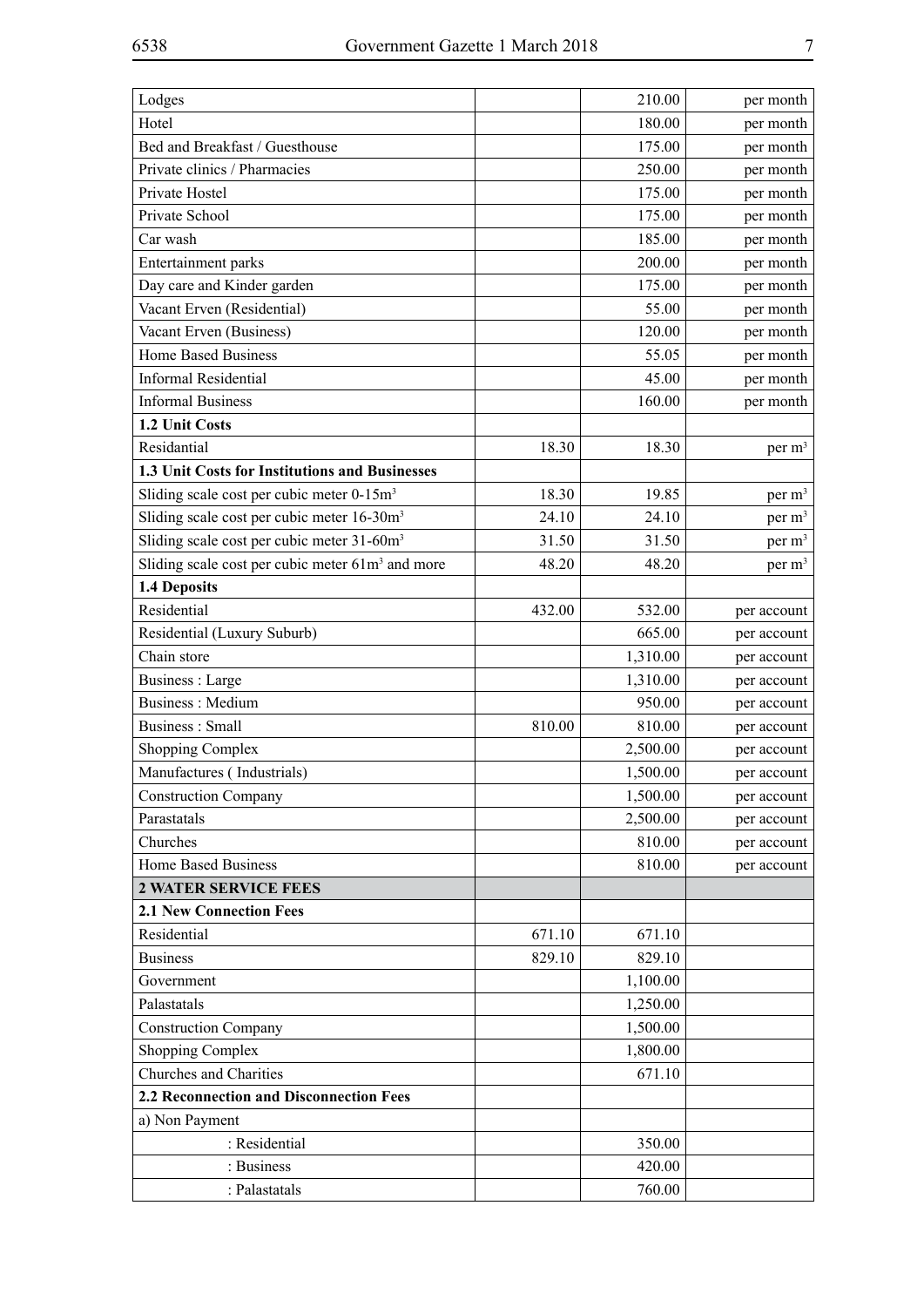| : Governments                                                                 |              | 700.00                                |                                         |
|-------------------------------------------------------------------------------|--------------|---------------------------------------|-----------------------------------------|
| : Churches                                                                    |              | 370.00                                |                                         |
| : Home Based Business                                                         |              | 420.00                                |                                         |
| b) On Request (For All)                                                       |              | 100.00                                |                                         |
| 2.3 Request or Substitution of Water Mater                                    |              |                                       |                                         |
| Repair and substitution of water meter up to 20 mm                            |              | 450.00                                |                                         |
| Repair and substitution of water meter larger than 20<br>mm                   |              | Actual cost<br>plus 15%<br>admin fees |                                         |
| 2.4 Call Out Fee                                                              |              |                                       |                                         |
| Repair of water reticulation (payable if the faults is<br>the customers side) |              | 130.00                                | per hour                                |
| 2.5 Sales of Pre-Paid Water Cards                                             |              |                                       |                                         |
| Per token: New Token tag                                                      |              | 85.00                                 |                                         |
| Replace a lost token                                                          |              | 85.00                                 |                                         |
| <b>2.6 Illegal Water Connections</b>                                          |              |                                       |                                         |
| First offence                                                                 | 2000.00      |                                       | 2000.00 plus Estimate of<br>Consumption |
| Second offence                                                                | Legal Action | Legal Action                          |                                         |
| <b>3 REFUSE</b>                                                               |              |                                       |                                         |
| 3.1 Refuse removal                                                            |              |                                       |                                         |
| Residential: Without structures                                               | 76.50        | 76.50                                 |                                         |
| : With structures outside                                                     |              | 85.00                                 |                                         |
| : with Day care                                                               |              | 85.00                                 |                                         |
| : General (Flats)                                                             |              | 90.00                                 |                                         |
| Salon-Hair dress                                                              |              | 118.00                                |                                         |
| Shebeen                                                                       |              | 180.00                                |                                         |
| <b>Restaurants</b>                                                            |              | 180.00                                |                                         |
| Mini Market                                                                   |              | 220.00                                |                                         |
| Super market                                                                  |              | 350.00                                |                                         |
| Hardware store                                                                |              | 800.00                                |                                         |
| Complex: Large<br>(1)                                                         |              | 2500.00                               |                                         |
| : Medium<br>(2)                                                               |              | 2000.00                               |                                         |
| : Small<br>(3)                                                                |              | 1500.00                               |                                         |
| <b>Light Industries</b>                                                       |              | 250.00                                |                                         |
| Hospital                                                                      |              | 4389.75                               |                                         |
| Secondary school                                                              |              | 2300.00                               |                                         |
| Private Hostel                                                                |              | 950.00                                |                                         |
| Primary School                                                                |              | 750.00                                |                                         |
| Lodges & Hotels                                                               |              | 380.00                                |                                         |
| Bed & Breakfast                                                               |              | 280.00                                |                                         |
| Private Hospital                                                              |              | 1284.90                               |                                         |
| Private school                                                                |              | 280.00                                |                                         |
| Car wash                                                                      |              | 150.65                                |                                         |
| <b>Entertainment Parks</b>                                                    |              | 355.00                                |                                         |
| Day care and Kindergarten                                                     |              | 76.50                                 |                                         |
| Government Institution                                                        |              | 1100.00                               |                                         |
| Palastatals                                                                   |              | 1100.00                               |                                         |
| Churches                                                                      |              | 76.50                                 |                                         |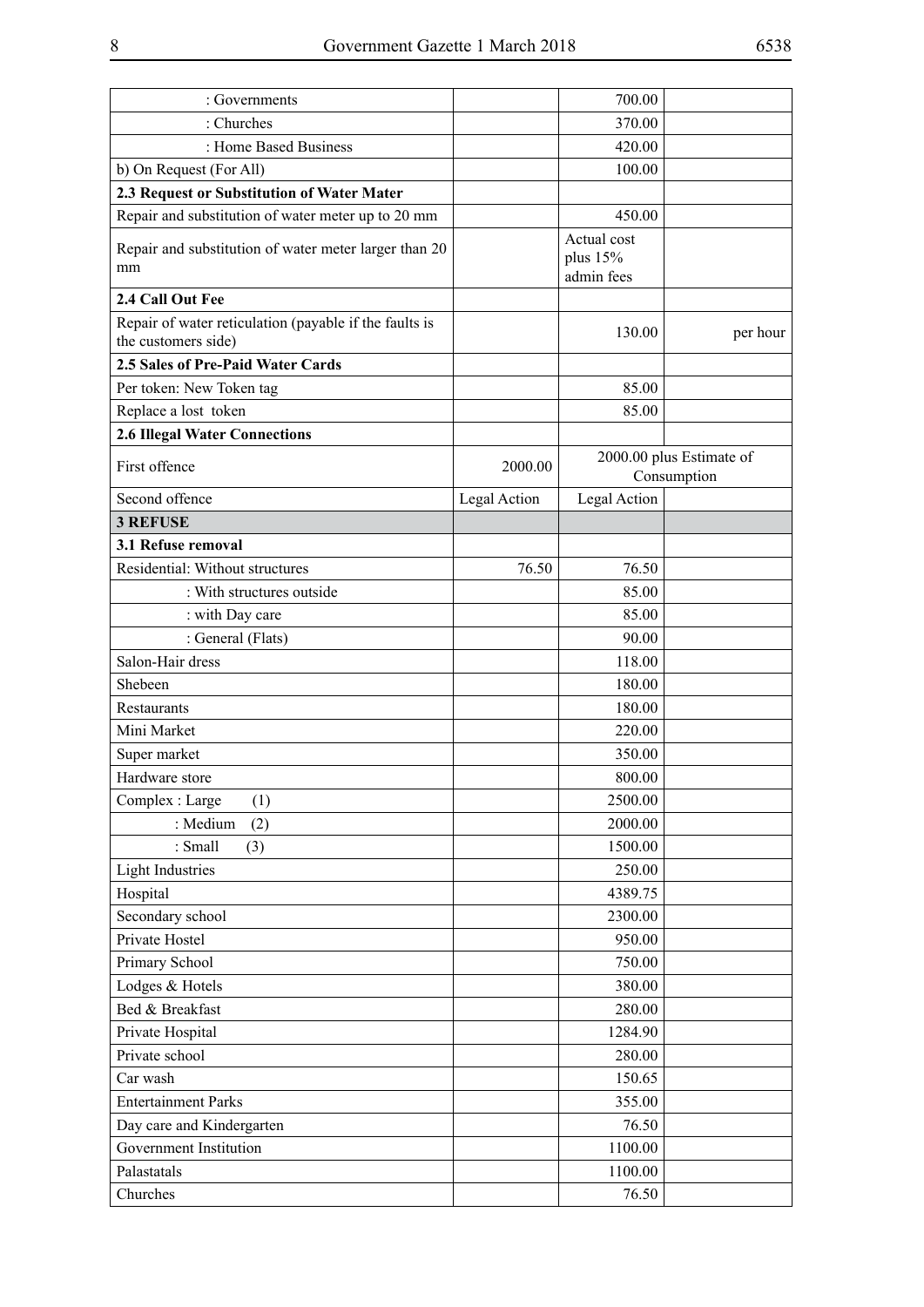| Construction rubbles (per Load)             |         | 600.00 |  |
|---------------------------------------------|---------|--------|--|
| Luxury Suburb                               |         | 76.50  |  |
| Replacement of refusal bins (90 L)          |         | 350.00 |  |
| Replacement of refusal bins Wheelbin        |         | 950.00 |  |
| Leasing of Wheelbin per day                 |         | 35.50  |  |
| Heavy Industries (disposal of old vehicles) |         | 250.00 |  |
| Disposal of Car wreckages                   |         | 86.50  |  |
| Home based business                         |         | 88.00  |  |
| 3.2 Garden Refuse                           |         |        |  |
| Residential                                 |         | 12.00  |  |
| General residential (Flats)                 |         | 22.00  |  |
| <b>Business</b>                             |         | 33.50  |  |
| Governments and Palastatals                 |         | 65.00  |  |
| Churches and Charities Organisation         |         | 15.50  |  |
| Schools                                     |         | 25.50  |  |
| Day care and kindergarten                   |         | 13.00  |  |
| Private Hostel                              |         | 22.00  |  |
| Lodges, Hotels and B&B                      |         | 25.00  |  |
| Entertainment parks                         |         | 22.00  |  |
| Residential : Vacant Erven                  |         | 31.65  |  |
| Business and others: Vacant erven           |         | 65.00  |  |
| 3.3 Cleaning of Streets and Open Spaces     |         |        |  |
| Residential                                 |         | 7.50   |  |
| General residential (Flats)                 |         | 12.50  |  |
| Luxury Suburb                               |         | 9.50   |  |
| <b>Business</b><br>: Chain stores           |         | 97.50  |  |
| : Hairdress                                 |         | 13.00  |  |
| : Shebeen                                   |         | 13.00  |  |
| : Restaurants                               |         | 13.00  |  |
| : Car wash                                  |         | 21.50  |  |
| : Mini Markets                              |         | 21.00  |  |
| : Supermarkets                              |         | 31.50  |  |
| : Lodges, Hotels and B&B                    |         | 21.50  |  |
| : Shopping complex                          |         | 97.50  |  |
| <b>Light Industries</b>                     |         | 21.50  |  |
| Hospital                                    |         | 70.50  |  |
| Schools                                     |         | 35.50  |  |
| Government Institution                      |         | 70.50  |  |
| Palastatals                                 |         | 75.60  |  |
| Churches and Charities                      |         | 16.50  |  |
| <b>Entertainment Parks</b>                  |         | 35.50  |  |
| Day care and Kindergarten                   |         | 35.50  |  |
| Residential: Vacant Erven                   |         | 22.50  |  |
| Business and others: Vacant erven           |         | 55.50  |  |
| <b>4 ILLEGAL DUMPING OF REFUSE</b>          |         |        |  |
| First offence Penalty (Minimum)             | 1575.00 | 200.00 |  |
| Second Offence penalty (Minimum)            |         | 400.00 |  |
| Third Offence penalty plus legal action     |         | 600.00 |  |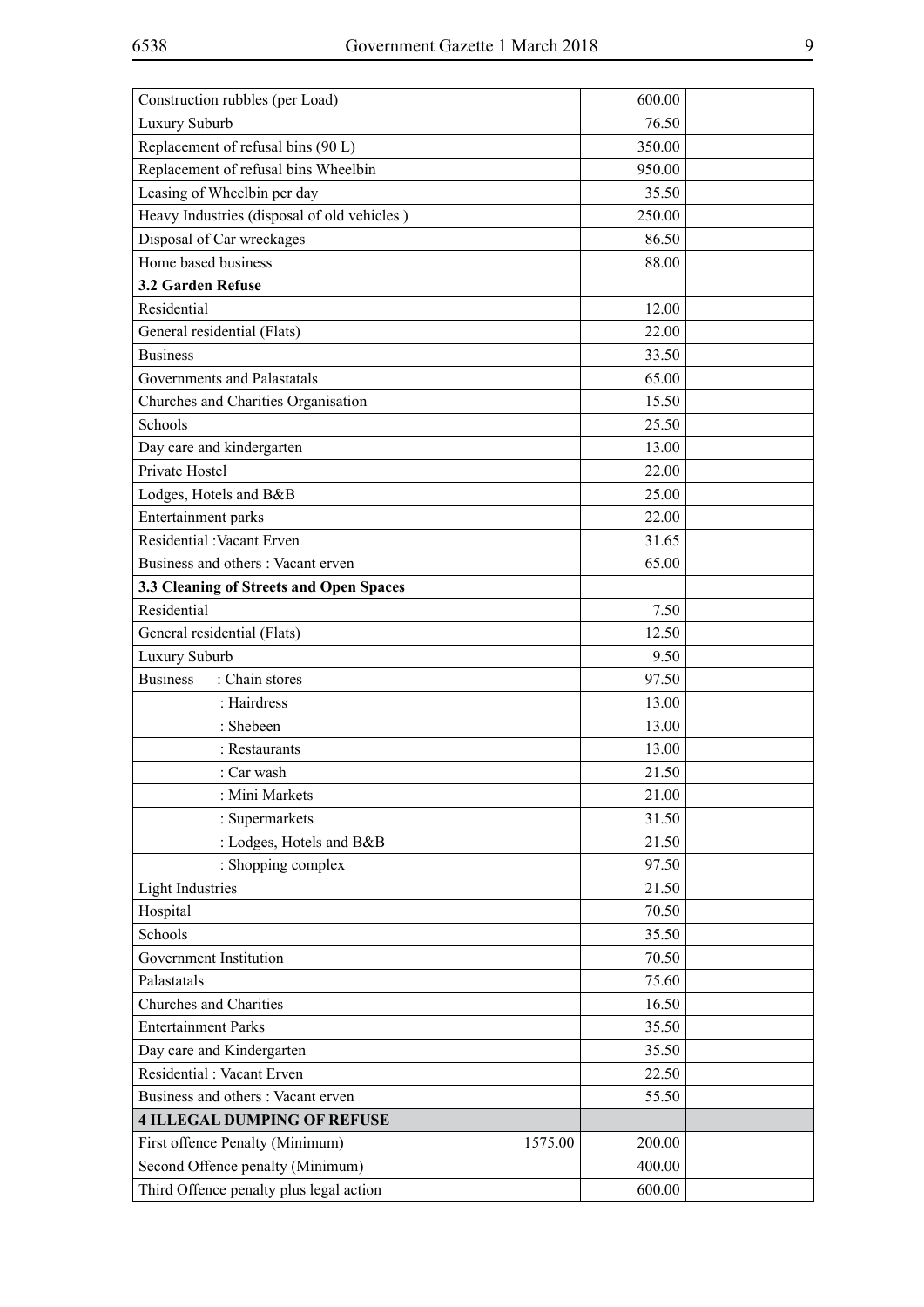| Untidy yard-Residential (per month)                                        |       | 50.00  |  |
|----------------------------------------------------------------------------|-------|--------|--|
| Untidy yard-Business (per month)                                           |       | 200.00 |  |
| <b>5 SEWERAGE</b>                                                          |       |        |  |
| 5.1 Basic Charges                                                          |       |        |  |
| Residential                                                                | 31.80 | 35.50  |  |
| <b>Home Based Business</b>                                                 | 74.50 | 85.50  |  |
| Residential luxury suburb                                                  | 31.80 | 76.50  |  |
| General residential (flats)                                                | 74.50 | 85.50  |  |
| <b>Business Chain store</b>                                                | 74.50 | 165.80 |  |
| Shopping complex- Per rental Unit                                          | 74.50 | 86.60  |  |
| <b>Business-Large</b>                                                      | 74.50 | 95.80  |  |
| <b>Business-Medium</b>                                                     | 74.50 | 80.90  |  |
| <b>Business-Small</b>                                                      | 74.50 | 75.90  |  |
| Government institution (hospital and schools)                              | 74.50 | 450.00 |  |
| Government institution (Offices)                                           | 74.50 | 450.00 |  |
| Private school                                                             | 74.50 | 76.50  |  |
| Private Hostel                                                             | 74.50 | 100.00 |  |
| Bed & Breakfast / Guesthouse                                               | 74.50 | 110.00 |  |
| Parastatals                                                                | 74.50 | 550.00 |  |
| Lodges                                                                     | 74.50 | 185.90 |  |
| Hotels                                                                     | 74.50 | 200.00 |  |
| Private hospital                                                           | 74.50 | 380.00 |  |
| Private clinic                                                             | 74.50 | 380.00 |  |
| Entertainment park                                                         | 74.50 | 112.00 |  |
| Churches                                                                   | 74.50 | 74.50  |  |
| Residential-Vacant Erven                                                   |       | 100.00 |  |
| <b>Business-Vacant Erven</b>                                               |       | 126.00 |  |
| 5.2 Sewer per Toilet                                                       |       |        |  |
| Residential                                                                | 31.80 | 31.80  |  |
| Luxury suburb                                                              | 42.40 | 42.40  |  |
| General residential (flats)                                                | 42.40 | 36.25  |  |
| Chain store                                                                | 42.40 | 50.50  |  |
| Shopping complex                                                           | 42.40 | 55.70  |  |
| <b>Business-Large</b>                                                      | 42.40 | 55.50  |  |
| <b>Business-Medium</b>                                                     | 42.40 | 50.50  |  |
| <b>Business-Small</b>                                                      | 42.40 | 42.40  |  |
| Government                                                                 | 42.40 | 55.70  |  |
| Parastatals                                                                | 42.40 | 60.50  |  |
| Churches                                                                   | 42.40 | 42.40  |  |
| Draining septic tank                                                       |       | 80.80  |  |
| Illegal drainage septic tank                                               |       | 470.65 |  |
| Hostels (GRN) 4 m <sup>3</sup> per bed @ 5.3510                            |       | 18.60  |  |
| Hospitals, Nursing homes (GRN): 6m <sup>3</sup> per bed $\omega$<br>5.3510 |       | 25.95  |  |
| Schools, Colleges & Universities $1m^3$ per person $\omega$<br>3.3510      |       | 4.90   |  |
| Bed & Breakfast/ guesthouses                                               | 42.40 | 25.90  |  |
| Private Hostel: $4 \text{ m}^3$ per bed $\omega$ , 5.3510                  |       | 4.70   |  |
| Lodges                                                                     | 42.40 | 35.50  |  |

 $\overline{a}$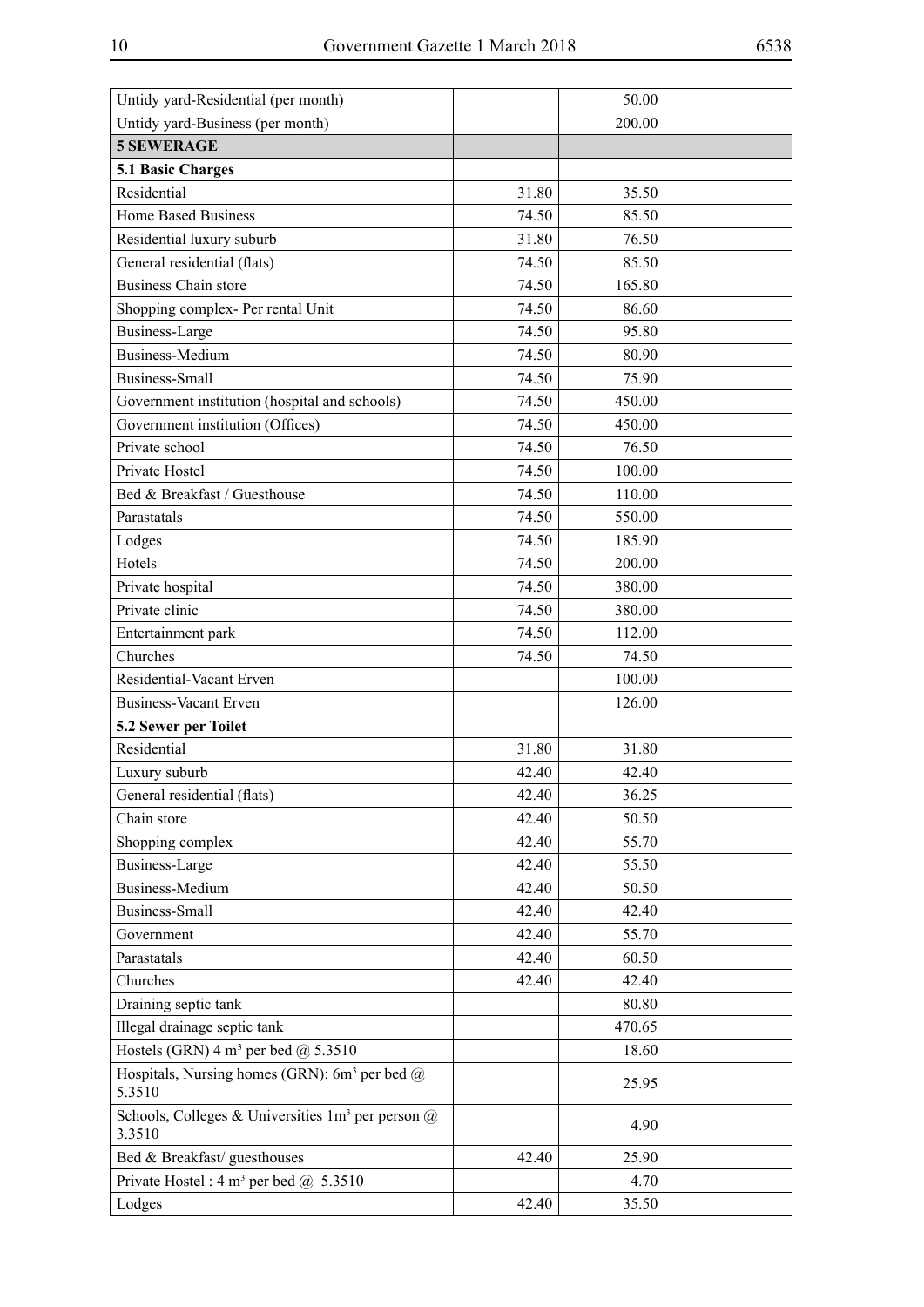| Hotels:                                                                    | 42.40   | 35.50        |                                                    |
|----------------------------------------------------------------------------|---------|--------------|----------------------------------------------------|
| Private Hospital and Clinics: (GRN): 6m <sup>3</sup> per bed<br>(a) 5.3510 |         | 25.95        |                                                    |
| Car wash                                                                   | 42.40   | 22.95        |                                                    |
| Entertainment park                                                         | 42.40   | 35.50        |                                                    |
| <b>6 SEWERAGE SERVICE FEES</b>                                             |         |              |                                                    |
| <b>6.1 Connection Fees for Sewer</b>                                       |         |              |                                                    |
| Residential                                                                | 649.60  | 649.60       |                                                    |
| Luxury suburb                                                              | 649.60  | 680.00       |                                                    |
| General residential (flats)                                                | 1241.90 | 680.00       |                                                    |
| Shopping complex                                                           | 1241.90 | 1349.90      |                                                    |
| Business-Large                                                             | 1241.90 | 1441.90      |                                                    |
| <b>Business-Medium</b>                                                     | 1241.90 | 1341.80      |                                                    |
| Business-Small                                                             | 1241.90 | 1241.90      |                                                    |
| Government                                                                 | 1241.90 | 1750.90      |                                                    |
| Parastatals                                                                | 1241.90 | 1899.90      |                                                    |
| Churches                                                                   | 1241.90 | 1241.90      |                                                    |
| Lodges & Hotels                                                            | 1241.90 | 1241.90      |                                                    |
| Construction companies                                                     | 1241.90 | 1341.90      |                                                    |
| Developers                                                                 | 1241.90 | 1241.90      |                                                    |
| Call out only on customer side (Universal)                                 | 110.40  | 244.40       |                                                    |
| <b>6.2 Illegal Sewerage Connection</b>                                     |         |              |                                                    |
| <b>First Offence</b>                                                       |         | 2000.00      |                                                    |
| Second Offence                                                             |         | Legal Action |                                                    |
| <b>7 FIRE BRIGADE</b>                                                      |         |              |                                                    |
| Residential                                                                |         | 4.50         |                                                    |
| <b>Informal Settlement</b>                                                 |         | 4.50         |                                                    |
| Luxury Suburb                                                              |         | 5.90         |                                                    |
| General Residential (Flats)                                                |         | 15.80        |                                                    |
| Chain stores                                                               |         | 20.90        |                                                    |
| <b>Shopping Complex</b>                                                    |         | 21.90        |                                                    |
| <b>Business</b><br>: Large                                                 |         | 19.90        |                                                    |
| : Medium                                                                   |         | 17.90        |                                                    |
| : Small                                                                    |         | 16.90        |                                                    |
| Government                                                                 |         | 25.60        |                                                    |
| Parastatals                                                                |         | 25.90        |                                                    |
| Churches & Charity institution                                             |         | 4.50         |                                                    |
| Traveling charges (outside town boundaries)                                |         |              | N\$ 150.00 per water tank plus N\$<br>40.90 per KM |
| <b>8 PUBLIC HEALTH</b>                                                     |         |              |                                                    |
| 8.1 Abattoir: Inspection Fees                                              |         |              |                                                    |
| Cattle                                                                     | 58.80   | 58.80        | per animal                                         |
| Calves                                                                     |         | 35.00        | per animal                                         |
| Sheep                                                                      | 29.40   | 29.40        | per animal                                         |
| Goat                                                                       | 29.40   | 29.40        | per animal                                         |
| Pig                                                                        | 32.55   | 32.55        | per animal                                         |
| Porklings                                                                  |         | 10.00        | per animal                                         |
| Donkey                                                                     |         | 58.80        | per animal                                         |
|                                                                            |         |              |                                                    |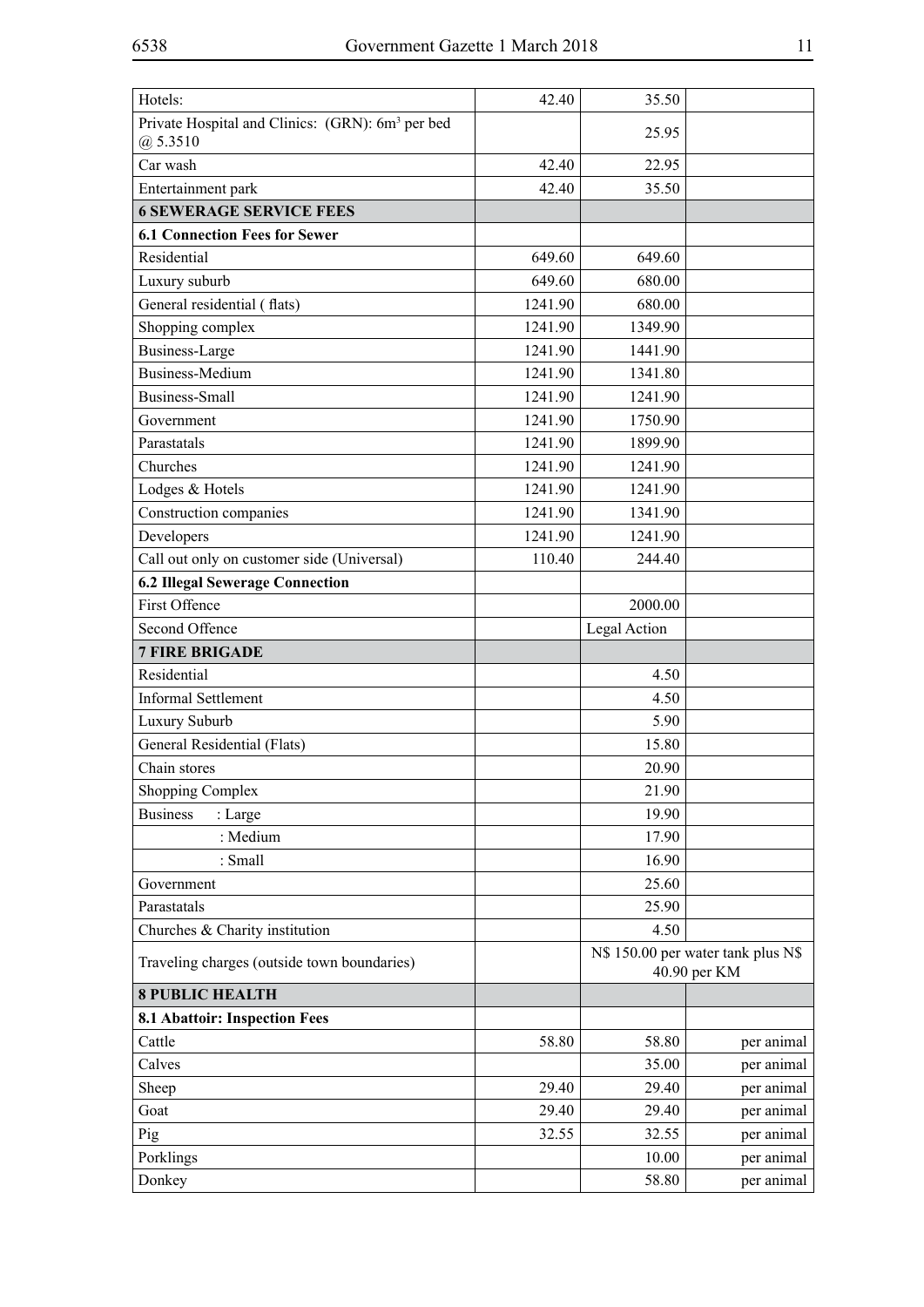| 8.2 Slaughtering Without Permission                               |       |                 |                       |
|-------------------------------------------------------------------|-------|-----------------|-----------------------|
| Cattle                                                            |       | 400.00          | per animal            |
| Goats                                                             |       | 150.00          | per animal            |
| <b>8.3 Pounding Fees</b>                                          |       |                 |                       |
| Cattle                                                            |       | 32.55           | per day per<br>animal |
| Calves                                                            |       | 24.15           | per day per<br>animal |
| Sheep                                                             |       | 24.15           | per day per<br>animal |
| Goat                                                              |       | 24.15           | per day per<br>animal |
| Pig                                                               |       | 30.00           | per day per<br>animal |
| Porklings                                                         |       | 15.00           | per day per<br>animal |
| Donkey                                                            |       | 32.55           | per day per<br>animal |
| <b>8.4 Detention Fees on Request</b>                              |       |                 |                       |
| Cattle                                                            |       | 10.00           |                       |
| goat                                                              |       | 6.00            |                       |
| <b>8.5 Grazing Fees</b>                                           |       |                 |                       |
| Large livestock                                                   | 10.10 | 10.00           | per day per<br>animal |
| Small livestock                                                   | 3.35  | 5.00            | per day per<br>animal |
| Pigs                                                              |       | 15.00           | per day per<br>animal |
| <b>8.6 Driving Fees</b>                                           |       |                 |                       |
| Delivering of animal to the pound irrespective of the<br>distance |       | 6.00            | per animal            |
| <b>9 BUSINESS REGISTRATION</b>                                    |       |                 |                       |
| 9.1 Inspection Fees                                               |       |                 |                       |
| Chain store                                                       |       | 150.00          |                       |
| <b>Business-Large</b>                                             | 88.20 | 90.00           |                       |
| <b>Business-Medium</b>                                            |       | 65.00           |                       |
| <b>Business-Small</b>                                             |       | 36.00           |                       |
| Bed & Breakfast/ guesthouses                                      |       | 65.00           |                       |
| Lodges                                                            |       | 65.00           |                       |
| Hotels:                                                           |       | 65.00           |                       |
| Private Hospital                                                  |       | 110.00          |                       |
| Private clinic                                                    |       | 80.00           |                       |
| Car wash                                                          |       | 65.00           |                       |
| Open stands                                                       |       | 5.00            |                       |
| Closed stands                                                     |       | 10.00           |                       |
| Day care and kindergarten                                         |       | 65.00           |                       |
| Waste food permit                                                 |       | 100.00          |                       |
| Call out fee                                                      |       | 100.00 per call |                       |
| 9.2 Registration Fees                                             |       |                 |                       |
| Chain store                                                       |       | 490.00          |                       |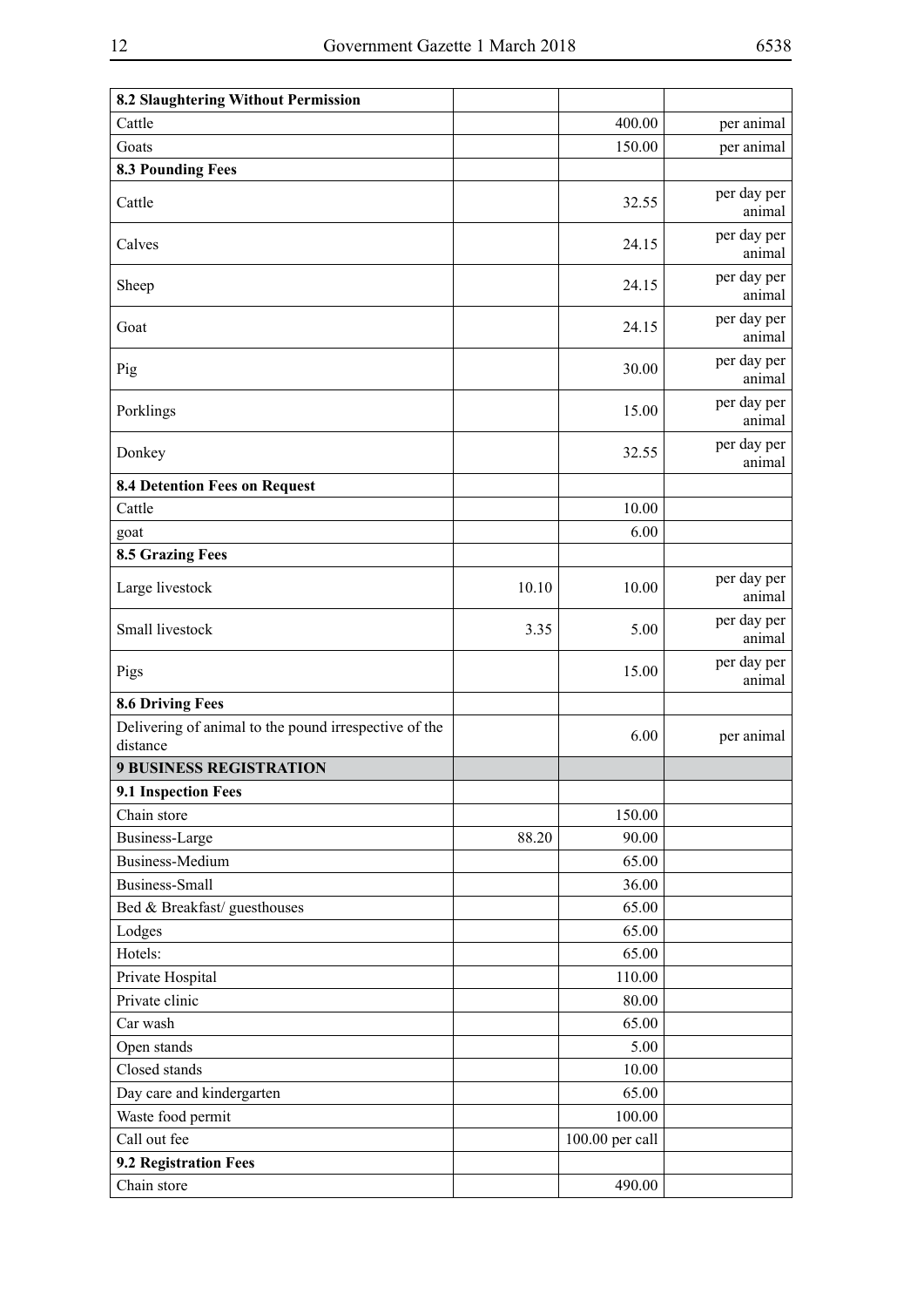| Business-Large                                   | 286.65 | 286.00 |  |
|--------------------------------------------------|--------|--------|--|
| <b>Business-Medium</b>                           |        | 150.00 |  |
| <b>Business-Small</b>                            |        | 100.00 |  |
| Bed & Breakfast / guesthouses                    |        | 286.00 |  |
| Lodges                                           |        | 300.00 |  |
| Hotels                                           |        | 300.00 |  |
| Private Hospital                                 |        | 400.00 |  |
| Private clinic                                   |        | 350.00 |  |
| Car wash                                         |        | 300.00 |  |
| Open stands                                      |        | 120.00 |  |
| Closed stands                                    |        | 160.00 |  |
| Day care and kindergarten                        |        | 280.00 |  |
| 9.3 Business Certificates (Fitness)              |        |        |  |
| Chain store                                      |        | 800.00 |  |
| <b>Business-Large</b>                            |        | 640.00 |  |
| <b>Business-Medium</b>                           |        | 540.00 |  |
| <b>Business-Small</b>                            | 253.60 | 350.00 |  |
| Bed & Breakfast / guesthouses                    |        | 440.00 |  |
| Lodges                                           |        | 540.00 |  |
| Hotels                                           |        | 570.00 |  |
| Private Hospital                                 |        | 800.00 |  |
| Private clinic                                   |        | 700.00 |  |
| Car wash                                         |        | 350.00 |  |
| Open stands                                      |        | 350.00 |  |
| Closed stands                                    |        | 350.00 |  |
| Day care and kindergarten                        |        | 540.00 |  |
| Duplicate certificate                            |        | 50.00  |  |
| Penalty of trading without certificate           |        | 380.65 |  |
| 9.4 Street Venders (Permitted)                   |        |        |  |
| Registration fee                                 |        | 30.00  |  |
| Operation cost per month                         |        | 60.00  |  |
| Certificate                                      |        | 98.10  |  |
| Penalty of trading without certificate           |        | 150.00 |  |
| 9.5 Temporary Trading Permit                     |        |        |  |
| Promotion per day                                |        | 300.00 |  |
| Large stock per day                              |        | 300.00 |  |
| medium stock per day                             |        | 200.00 |  |
| small stock per day                              |        | 100.00 |  |
| penalty of trading without permit: promotion and |        |        |  |
| large to small stock                             |        | 150.00 |  |
| <b>10 FORMAL AND INFORMAL TRADING (PER</b>       |        |        |  |
| <b>MONTH)</b>                                    |        |        |  |
| 10.1 Opuwo Open Market                           |        |        |  |
| Open stands                                      |        | 47.90  |  |
| Closed stands                                    |        | 380.00 |  |
| Daily slaughter/selling cattle                   |        | 100.20 |  |
| Daily slaughter/selling goat and Pigs            |        | 51.90  |  |
| Hair Studio( Per chair) ( Vikaiva/ nails)        |        | 350.00 |  |
| Fire wood                                        |        | 20.00  |  |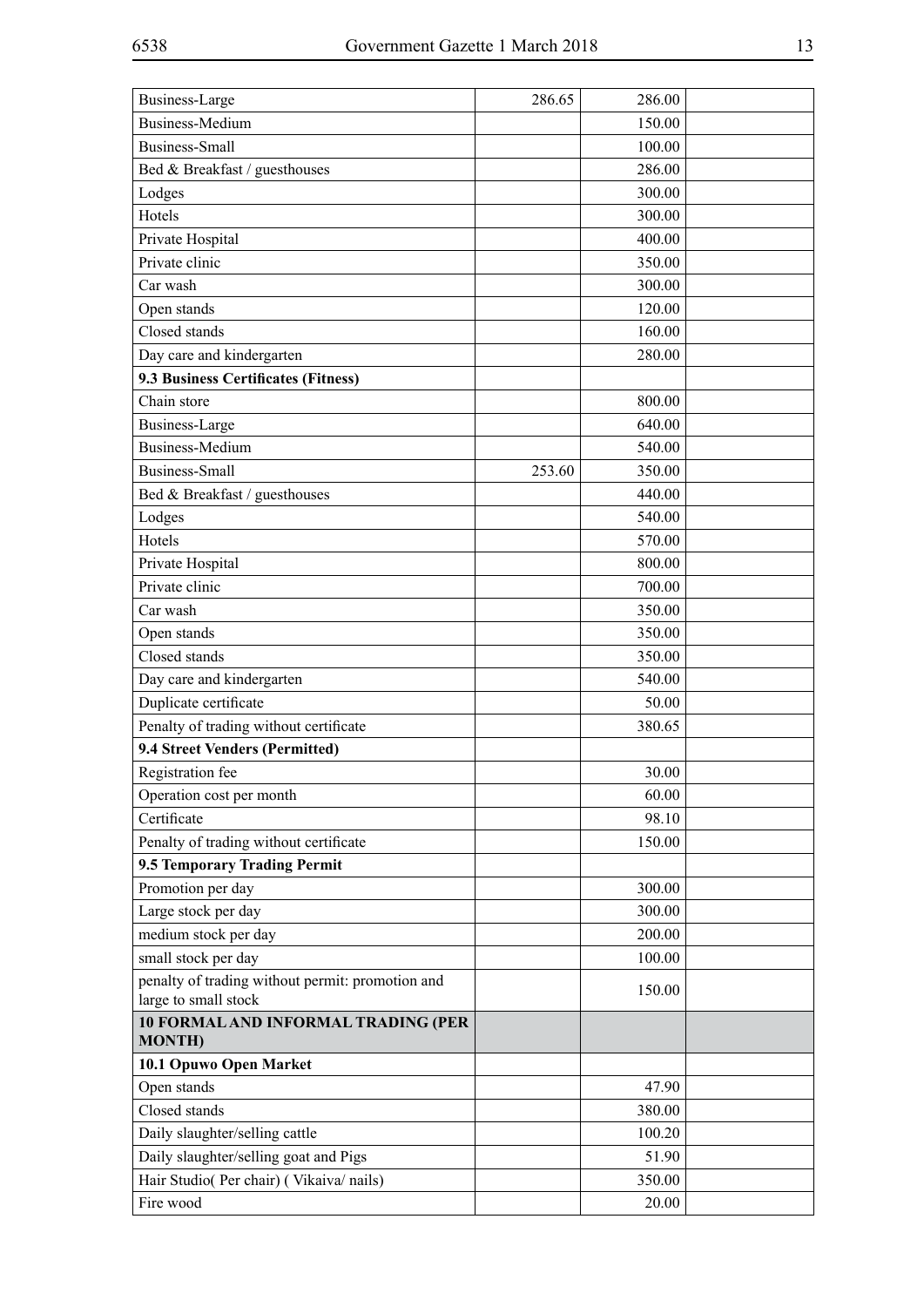| Tailors and others (with Electricity(Block)                                            |        | 350.00 |                    |
|----------------------------------------------------------------------------------------|--------|--------|--------------------|
| 10.2 Daily Seller (Don'T Have Stands in Open<br><b>Market)Temporary Permit Per Day</b> |        |        |                    |
| Large (large quantity of products)                                                     |        | 150.00 |                    |
| Medium (Second hand clothes, shoes, food, Kapana,<br>braai)                            |        | 50.00  |                    |
| Small (Eembe, otjizumba, traditional powder)                                           |        | 15.00  |                    |
| Slaughter/selling of cattle in Open market                                             |        | 80.90  |                    |
| Slaughter/selling of goat/pigs in Open market                                          |        | 25.50  |                    |
| Braai area                                                                             |        | 29.90  |                    |
| 10.3 Informal Trading                                                                  |        |        |                    |
| a) Fruits and vegetable                                                                |        | 50.00  |                    |
| b) Meat (Beef) per slaughter                                                           |        | 100.20 |                    |
| c) Meat (Goat) per slaughter                                                           |        | 51.70  |                    |
| d) Multi purpose (clothes, cellphone, shoes and<br>others)                             |        | 150.00 |                    |
| e) Fat cakes, breads                                                                   |        | 50.00  |                    |
| f) Fish, chicken, meat                                                                 |        | 50.00  |                    |
| g) Oshikundu, Osopa and Others                                                         |        | 50.90  |                    |
| h) Second-hand clothes                                                                 |        | 250.00 |                    |
| i) Multi purpose (Kapana, porridge, meat, oros, ice)                                   |        | 150.00 |                    |
| j) Cosmetics and Health products                                                       |        | 250.00 |                    |
| k) Owalende (Kandjembo)                                                                |        | 10.00  |                    |
| l) Second-hand shoes                                                                   |        | 150.00 |                    |
| m) Traditional powder (otjize, Otjizumba, Ohandwa                                      |        | 25.90  |                    |
| and others)                                                                            |        |        |                    |
| n) Sweets and recharge                                                                 |        | 20.90  |                    |
| o) Russian                                                                             |        | 35.90  |                    |
| p) Eembe                                                                               |        | 10.00  |                    |
| 10.4 Trading without pemit                                                             |        |        |                    |
| Penalty of trading withount permittion                                                 |        | 200.00 |                    |
| <b>11 PROPERTY MANAGEMENT</b>                                                          |        |        |                    |
| 11.1 Selling of Erven (Plots)                                                          |        |        |                    |
| Residential                                                                            | 49.60  | 49.60  | per m <sup>2</sup> |
| Residential in Luxury suburb                                                           |        | 55.90  | per $m2$           |
| <b>General Residential</b>                                                             |        | 62.80  | per $m2$           |
| Institutional                                                                          |        | 60.90  | per m <sup>2</sup> |
| Business in non strategic position                                                     | 71.70  | 71.80  | per m <sup>2</sup> |
| Business in strategic position                                                         | 71.70  | 76.90  | per m <sup>2</sup> |
| Industrial                                                                             |        | 76.90  | per m <sup>2</sup> |
| Discount on unserviced land                                                            |        | 15%    |                    |
| 11.2 Administration Cost                                                               |        |        |                    |
| Advertising cost: Residential                                                          | 469.35 | 650.80 |                    |
| : Business and Others                                                                  |        | 770.90 |                    |
| <b>Town Maps</b>                                                                       |        |        |                    |
| a) Small                                                                               |        | 48.25  |                    |
| b) Medium                                                                              |        | 157.00 |                    |
| c) Large                                                                               |        | 420.00 |                    |
| d) X-Large                                                                             |        | 480.00 |                    |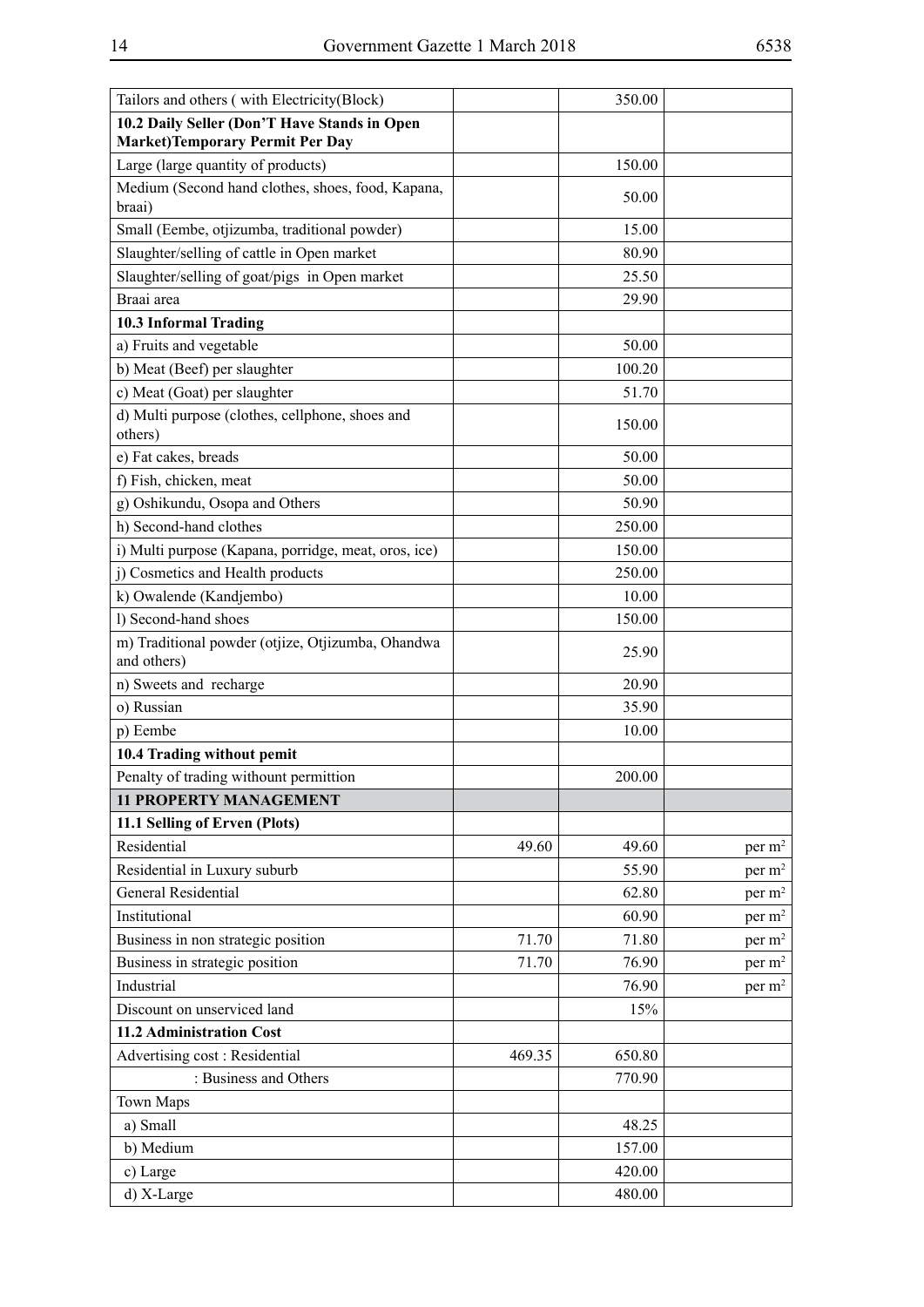| Clearance certificate                                         |       | 300.00                              |                    |
|---------------------------------------------------------------|-------|-------------------------------------|--------------------|
| Completion certificate                                        |       |                                     |                    |
| a) Residential                                                |       | 120.00                              |                    |
| b) General residential and Home based                         |       | 160.00                              |                    |
| c) Business and others                                        |       | 220.00                              |                    |
| d) Shopping complex                                           |       | 400.00                              |                    |
| e) Bed and Breakfast                                          |       | 250.00                              |                    |
| Valuation certificate                                         |       | 175.00                              |                    |
| Re-Indentification of beacons (Pegs)                          |       | 60.00 per<br>beacon                 |                    |
| Site Plan Copy                                                |       | 5.00                                |                    |
| 11.3 Advertisement Fees: Bill Boards                          |       |                                     |                    |
| a) Registration fees                                          |       | 50.00                               |                    |
| b) $0 - 80$ m <sup>2</sup>                                    | 52.50 | 52.50                               | per $m2$           |
| c) Above $80 \text{ m}^2$                                     | 52.50 | 60.90                               | per $m2$           |
| d) Temporary sign per month/ part thereof                     |       | 120.00                              |                    |
| e) Storage fees of illegal advert board per day               |       | 4.00                                |                    |
| f) Removal of advert board                                    |       | 130.80                              |                    |
| g) Illegal advertising Fees                                   |       | 500.00                              |                    |
| <b>11.4 Planning Development Fees</b>                         |       |                                     |                    |
|                                                               |       | 20%                                 |                    |
| a) Betterment fee (Residential to General                     |       | (Increment of                       |                    |
| Residential)                                                  |       | land value)                         |                    |
| b) Betterment fee (Residential to Business)                   |       | 25%<br>(Increment of<br>land value) |                    |
| c) Betterment fee (Other Rezoning)                            |       | 30%<br>(Increment of<br>land value) |                    |
| d) Endowment fee                                              |       | 7,5% (Value of<br>the property)     |                    |
| <b>12 APPROVAL OF BUILDING PLANS</b>                          |       |                                     |                    |
| 12.1 Submission and Re-submission of Building<br><b>Plans</b> |       |                                     |                    |
| Residential                                                   |       | 100.00                              |                    |
| General residential (Flats)                                   |       | 150.00                              | per m <sup>2</sup> |
| <b>Business</b>                                               |       | 250.00                              |                    |
| Shopping complex                                              |       | 300.00                              |                    |
| Parastatals and other institution                             |       | 280.00                              |                    |
| 12.2 Building Plan per square meter                           |       |                                     |                    |
| Residential                                                   | 1.00  | 3.00                                | per m <sup>2</sup> |
| General residential (Flats)                                   | 1.00  | 5.00                                | per m <sup>2</sup> |
| <b>Business</b>                                               | 1.00  | 8.50                                | per m <sup>2</sup> |
| Shopping complex                                              |       | 12.00                               | per m <sup>2</sup> |
| Parastatals and other institution                             |       | 9.00                                | per m <sup>2</sup> |
| 12.3 Boundary wall per meter                                  |       |                                     |                    |
| Residential                                                   |       | 3.50                                | per m              |
| General residential (Flats)                                   |       | 4.90                                | per m              |
| <b>Business</b>                                               |       | 6.10                                | per m              |
| Shopping mall                                                 |       | 7.40                                | per m              |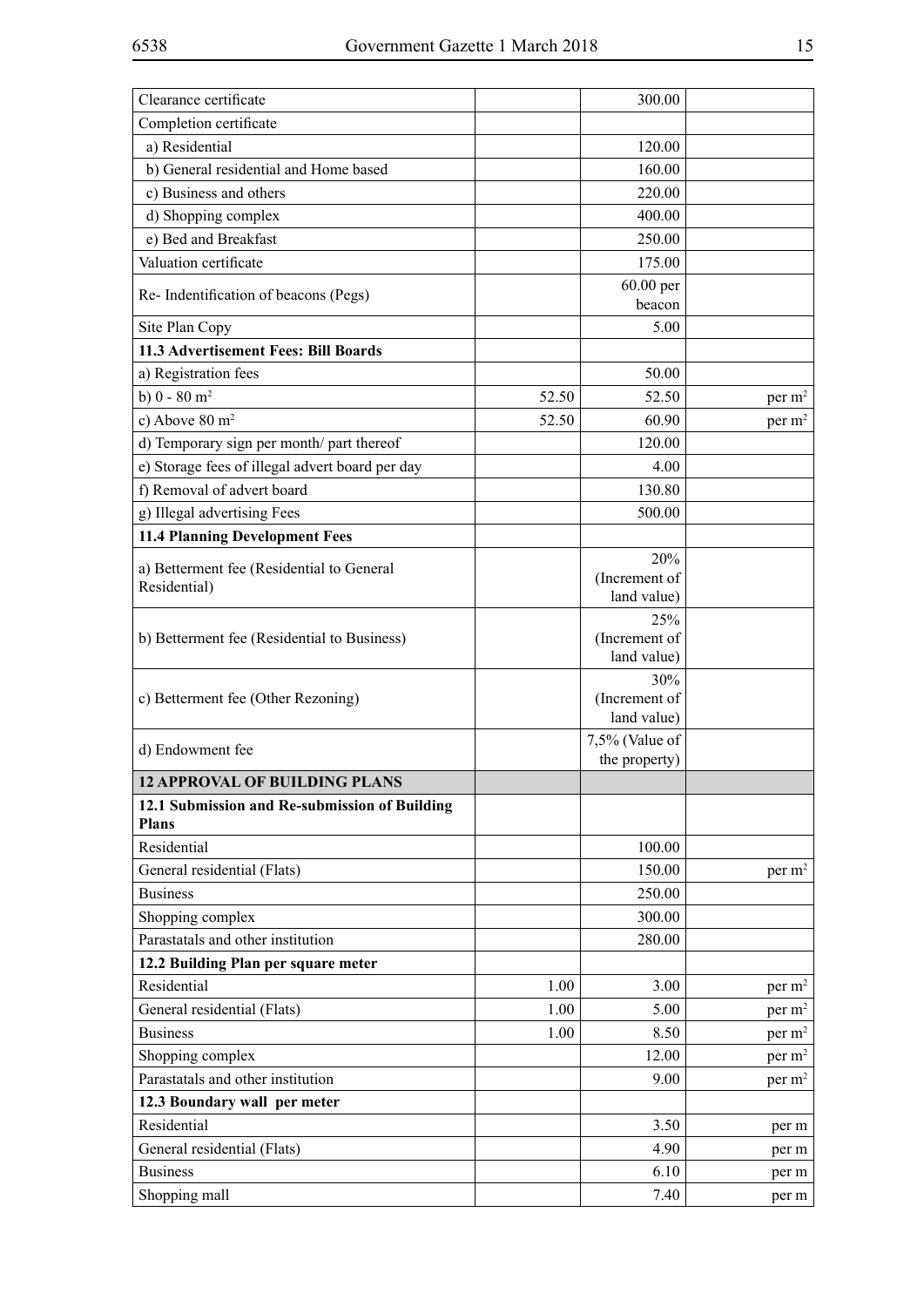| Parastatals and other institution                          |         | 7.40                                          | per m                                  |
|------------------------------------------------------------|---------|-----------------------------------------------|----------------------------------------|
| 12.4 Re-approval of building plan (after expiring<br>date) |         | 150.00                                        |                                        |
| 12.5 Building inspection per square meter                  |         | 3.50                                          | per m <sup>2</sup>                     |
| 12.6 Building Plan Copies                                  |         |                                               |                                        |
| A4                                                         |         | 5.00                                          | per page                               |
| A <sub>3</sub>                                             |         | 10.00                                         | per page                               |
| Larger than A3                                             |         | 30.00                                         | per page                               |
| <b>12.7 Illegal Construction</b>                           |         |                                               |                                        |
| Construction without approved building plan                | 2677.50 | 2677.00                                       |                                        |
| Building materials on roads                                |         | 500.00                                        |                                        |
| <b>13 ASSESSMENTS RATES</b>                                |         |                                               |                                        |
| a) Residential: Land                                       | 0.001   | 0.045                                         | per N\$ value of<br>land P.A           |
| : Improvement                                              | 0.013   | 0.013                                         | per N\$ of<br>improvement<br>value P.A |
| b) Unimproved land: 2 years                                |         | Not exceeding<br>two times the<br>land value  |                                        |
| : 5 years                                                  |         | Not exceeding<br>four times the<br>land value |                                        |
| c) Business & Others: Land                                 | 0.001   | 0.048                                         | per N\$ value of<br>land P.A           |
| : Improvement                                              | 0.013   | 0.015                                         | per N\$ of<br>improvement<br>value P.A |
| d) Government Institution: Land                            |         | 0.045                                         | per N\$ value of<br>land P.A           |
| : Improvement                                              |         | 0.013                                         | per N\$ of<br>improvement<br>value P.A |
| e) General Residential: Land                               |         | 0.055                                         | per N\$ value of<br>land P.A           |
| : Improvement                                              |         | 0.014                                         | per N\$ of<br>improvement<br>value P.A |
| f) Parastatals: Land                                       |         | 0.075                                         | per N\$ value of<br>land P.A           |
| : Improvement                                              |         | 0.020                                         | per N\$ of<br>improvement<br>value P.A |
| <b>14 LEASE AGREEMENT</b>                                  |         |                                               |                                        |
| a) Residential                                             |         | 250.90                                        |                                        |
| b) Business                                                |         | 340.90                                        |                                        |
| c) Home based business                                     |         | 207.90                                        |                                        |
| d) Light Industries                                        |         | 340.90                                        |                                        |
| e) Heavy Industries                                        |         | 500.80                                        |                                        |
| <b>15 PTO RENTAL</b>                                       |         |                                               |                                        |
| <b>15.1 Residential Sites</b>                              |         |                                               |                                        |
| a) Up to $1000m^2$                                         | 37.30   | 87.29                                         |                                        |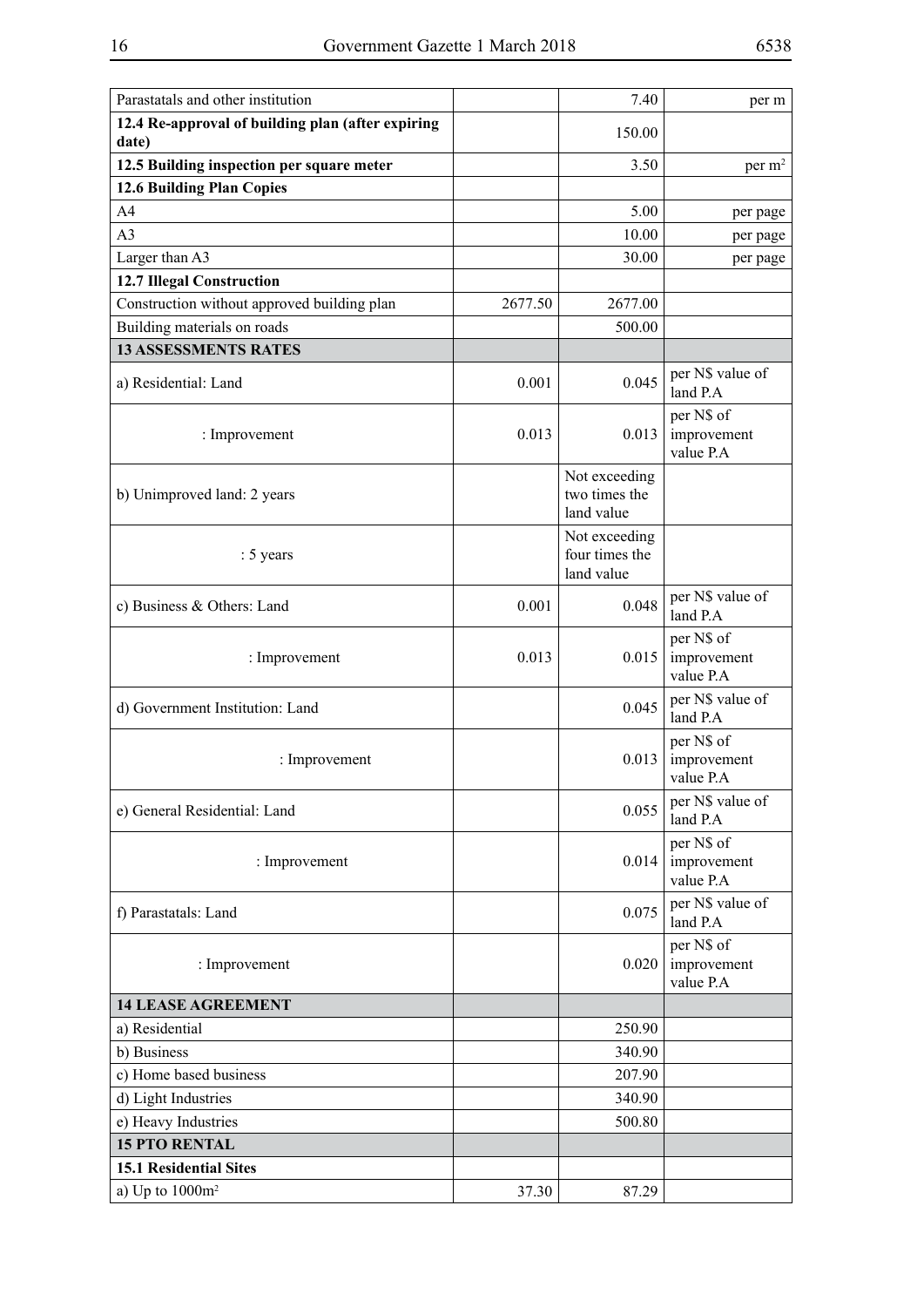| c) Above 2000-3000m <sup>2</sup><br>81.90<br>150.45<br>d) Above 3000 m <sup>2</sup> for every 1000m <sup>2</sup> or an additional<br>186.60<br>52.00<br>rental<br><b>15.2 Busines Sites</b><br>a) Up to $1000m^2$<br>260.90<br>b) Above 1000-2000 $m2$<br>380.50<br>c) Above 2000-3000m <sup>2</sup><br>470.00<br>d) Above 3000 $m^2$ for every 1000 $m^2$ or an additional<br>290.00<br>rental<br><b>16 PTO RENTAL FOR NON GOVERNMENTAL</b><br><b>ORGANISATION AND SPORT CLUB</b><br><b>16.1 Residential Sites</b><br>a) Up to $1000m^2$<br>65.20<br>b) Above 1000-2000m <sup>2</sup><br>110.30<br>c) Above 2000-3000m <sup>2</sup><br>155.25<br>d) Above 3000 $m^2$ for every 1000 $m^2$ or an additional<br>130.45<br>rental<br><b>16.2 Churches Sites</b><br>a) Up to $1000m^2$<br>59.65<br>b) Above 1000-2000m <sup>2</sup><br>80.45<br>c) Above 2000-3000m <sup>2</sup><br>110.50<br>d) Above 3000 $m^2$ for every 1000 $m^2$ or an additional<br>135.65<br>rental<br><b>16.3 Busines Sites</b><br>a) Up to $1000m^2$<br>61.75<br>b) Above 1000-2000m <sup>2</sup><br>83.69<br>c) Above 2000-3000m <sup>2</sup><br>105.00<br>d) Above 3000 $m^2$ for every 1000 $m^2$ or an additional<br>72.00<br>rental<br><b>17 INFORMAL SETTLEMENT</b><br>17.1 Residential Sites (Per Month)<br>a) Building not exceeding 10m <sup>2</sup><br>30.45<br>b) Building exceeding 10m <sup>2</sup> but not exceeding 40m <sup>2</sup><br>37.85<br>c) Building exceeding $40m^2$ but not exceeding $60m^2$<br>41.90<br>d) Building exceeding 60m <sup>2</sup> but not exceeding 100m <sup>2</sup><br>45.90<br>e) Building exceeding 100m <sup>2</sup> but not exceeding<br>50.75<br>120m <sup>2</sup><br>f) Building exceeding $120m^2$ but not exceeding $160m^2$<br>55.65<br>g) Building exceeding 160m <sup>2</sup> but not exceeding<br>60.70<br>200m <sup>2</sup><br>h) Building exceeding 200m <sup>2</sup> but not exceeding<br>65.25<br>250m <sup>2</sup><br>i) Building exceeding 250m <sup>2</sup> but not exceeding 500m <sup>2</sup><br>85.90<br>j) Building exceeding 500m <sup>2</sup> but not exceeding<br>95.60<br>$1000m^2$<br>k) Building exceeding 1000m <sup>2</sup> but not exceeding<br>101.70<br>$2000m^2$<br>1) Building exceeding 2000m <sup>2</sup> but not exceeding<br>106.55<br>$5000m^2$<br>m) Building exceeding 5000m <sup>2</sup><br>111.80 | b) Above 1000-2000m <sup>2</sup> | 68.25 | 110.70 |  |
|------------------------------------------------------------------------------------------------------------------------------------------------------------------------------------------------------------------------------------------------------------------------------------------------------------------------------------------------------------------------------------------------------------------------------------------------------------------------------------------------------------------------------------------------------------------------------------------------------------------------------------------------------------------------------------------------------------------------------------------------------------------------------------------------------------------------------------------------------------------------------------------------------------------------------------------------------------------------------------------------------------------------------------------------------------------------------------------------------------------------------------------------------------------------------------------------------------------------------------------------------------------------------------------------------------------------------------------------------------------------------------------------------------------------------------------------------------------------------------------------------------------------------------------------------------------------------------------------------------------------------------------------------------------------------------------------------------------------------------------------------------------------------------------------------------------------------------------------------------------------------------------------------------------------------------------------------------------------------------------------------------------------------------------------------------------------------------------------------------------------------------------------------------------------------------------------------------------------------------------------------------------------------------------------------------------------------------------------------------------|----------------------------------|-------|--------|--|
|                                                                                                                                                                                                                                                                                                                                                                                                                                                                                                                                                                                                                                                                                                                                                                                                                                                                                                                                                                                                                                                                                                                                                                                                                                                                                                                                                                                                                                                                                                                                                                                                                                                                                                                                                                                                                                                                                                                                                                                                                                                                                                                                                                                                                                                                                                                                                                  |                                  |       |        |  |
|                                                                                                                                                                                                                                                                                                                                                                                                                                                                                                                                                                                                                                                                                                                                                                                                                                                                                                                                                                                                                                                                                                                                                                                                                                                                                                                                                                                                                                                                                                                                                                                                                                                                                                                                                                                                                                                                                                                                                                                                                                                                                                                                                                                                                                                                                                                                                                  |                                  |       |        |  |
|                                                                                                                                                                                                                                                                                                                                                                                                                                                                                                                                                                                                                                                                                                                                                                                                                                                                                                                                                                                                                                                                                                                                                                                                                                                                                                                                                                                                                                                                                                                                                                                                                                                                                                                                                                                                                                                                                                                                                                                                                                                                                                                                                                                                                                                                                                                                                                  |                                  |       |        |  |
|                                                                                                                                                                                                                                                                                                                                                                                                                                                                                                                                                                                                                                                                                                                                                                                                                                                                                                                                                                                                                                                                                                                                                                                                                                                                                                                                                                                                                                                                                                                                                                                                                                                                                                                                                                                                                                                                                                                                                                                                                                                                                                                                                                                                                                                                                                                                                                  |                                  |       |        |  |
|                                                                                                                                                                                                                                                                                                                                                                                                                                                                                                                                                                                                                                                                                                                                                                                                                                                                                                                                                                                                                                                                                                                                                                                                                                                                                                                                                                                                                                                                                                                                                                                                                                                                                                                                                                                                                                                                                                                                                                                                                                                                                                                                                                                                                                                                                                                                                                  |                                  |       |        |  |
|                                                                                                                                                                                                                                                                                                                                                                                                                                                                                                                                                                                                                                                                                                                                                                                                                                                                                                                                                                                                                                                                                                                                                                                                                                                                                                                                                                                                                                                                                                                                                                                                                                                                                                                                                                                                                                                                                                                                                                                                                                                                                                                                                                                                                                                                                                                                                                  |                                  |       |        |  |
|                                                                                                                                                                                                                                                                                                                                                                                                                                                                                                                                                                                                                                                                                                                                                                                                                                                                                                                                                                                                                                                                                                                                                                                                                                                                                                                                                                                                                                                                                                                                                                                                                                                                                                                                                                                                                                                                                                                                                                                                                                                                                                                                                                                                                                                                                                                                                                  |                                  |       |        |  |
|                                                                                                                                                                                                                                                                                                                                                                                                                                                                                                                                                                                                                                                                                                                                                                                                                                                                                                                                                                                                                                                                                                                                                                                                                                                                                                                                                                                                                                                                                                                                                                                                                                                                                                                                                                                                                                                                                                                                                                                                                                                                                                                                                                                                                                                                                                                                                                  |                                  |       |        |  |
|                                                                                                                                                                                                                                                                                                                                                                                                                                                                                                                                                                                                                                                                                                                                                                                                                                                                                                                                                                                                                                                                                                                                                                                                                                                                                                                                                                                                                                                                                                                                                                                                                                                                                                                                                                                                                                                                                                                                                                                                                                                                                                                                                                                                                                                                                                                                                                  |                                  |       |        |  |
|                                                                                                                                                                                                                                                                                                                                                                                                                                                                                                                                                                                                                                                                                                                                                                                                                                                                                                                                                                                                                                                                                                                                                                                                                                                                                                                                                                                                                                                                                                                                                                                                                                                                                                                                                                                                                                                                                                                                                                                                                                                                                                                                                                                                                                                                                                                                                                  |                                  |       |        |  |
|                                                                                                                                                                                                                                                                                                                                                                                                                                                                                                                                                                                                                                                                                                                                                                                                                                                                                                                                                                                                                                                                                                                                                                                                                                                                                                                                                                                                                                                                                                                                                                                                                                                                                                                                                                                                                                                                                                                                                                                                                                                                                                                                                                                                                                                                                                                                                                  |                                  |       |        |  |
|                                                                                                                                                                                                                                                                                                                                                                                                                                                                                                                                                                                                                                                                                                                                                                                                                                                                                                                                                                                                                                                                                                                                                                                                                                                                                                                                                                                                                                                                                                                                                                                                                                                                                                                                                                                                                                                                                                                                                                                                                                                                                                                                                                                                                                                                                                                                                                  |                                  |       |        |  |
|                                                                                                                                                                                                                                                                                                                                                                                                                                                                                                                                                                                                                                                                                                                                                                                                                                                                                                                                                                                                                                                                                                                                                                                                                                                                                                                                                                                                                                                                                                                                                                                                                                                                                                                                                                                                                                                                                                                                                                                                                                                                                                                                                                                                                                                                                                                                                                  |                                  |       |        |  |
|                                                                                                                                                                                                                                                                                                                                                                                                                                                                                                                                                                                                                                                                                                                                                                                                                                                                                                                                                                                                                                                                                                                                                                                                                                                                                                                                                                                                                                                                                                                                                                                                                                                                                                                                                                                                                                                                                                                                                                                                                                                                                                                                                                                                                                                                                                                                                                  |                                  |       |        |  |
|                                                                                                                                                                                                                                                                                                                                                                                                                                                                                                                                                                                                                                                                                                                                                                                                                                                                                                                                                                                                                                                                                                                                                                                                                                                                                                                                                                                                                                                                                                                                                                                                                                                                                                                                                                                                                                                                                                                                                                                                                                                                                                                                                                                                                                                                                                                                                                  |                                  |       |        |  |
|                                                                                                                                                                                                                                                                                                                                                                                                                                                                                                                                                                                                                                                                                                                                                                                                                                                                                                                                                                                                                                                                                                                                                                                                                                                                                                                                                                                                                                                                                                                                                                                                                                                                                                                                                                                                                                                                                                                                                                                                                                                                                                                                                                                                                                                                                                                                                                  |                                  |       |        |  |
|                                                                                                                                                                                                                                                                                                                                                                                                                                                                                                                                                                                                                                                                                                                                                                                                                                                                                                                                                                                                                                                                                                                                                                                                                                                                                                                                                                                                                                                                                                                                                                                                                                                                                                                                                                                                                                                                                                                                                                                                                                                                                                                                                                                                                                                                                                                                                                  |                                  |       |        |  |
|                                                                                                                                                                                                                                                                                                                                                                                                                                                                                                                                                                                                                                                                                                                                                                                                                                                                                                                                                                                                                                                                                                                                                                                                                                                                                                                                                                                                                                                                                                                                                                                                                                                                                                                                                                                                                                                                                                                                                                                                                                                                                                                                                                                                                                                                                                                                                                  |                                  |       |        |  |
|                                                                                                                                                                                                                                                                                                                                                                                                                                                                                                                                                                                                                                                                                                                                                                                                                                                                                                                                                                                                                                                                                                                                                                                                                                                                                                                                                                                                                                                                                                                                                                                                                                                                                                                                                                                                                                                                                                                                                                                                                                                                                                                                                                                                                                                                                                                                                                  |                                  |       |        |  |
|                                                                                                                                                                                                                                                                                                                                                                                                                                                                                                                                                                                                                                                                                                                                                                                                                                                                                                                                                                                                                                                                                                                                                                                                                                                                                                                                                                                                                                                                                                                                                                                                                                                                                                                                                                                                                                                                                                                                                                                                                                                                                                                                                                                                                                                                                                                                                                  |                                  |       |        |  |
|                                                                                                                                                                                                                                                                                                                                                                                                                                                                                                                                                                                                                                                                                                                                                                                                                                                                                                                                                                                                                                                                                                                                                                                                                                                                                                                                                                                                                                                                                                                                                                                                                                                                                                                                                                                                                                                                                                                                                                                                                                                                                                                                                                                                                                                                                                                                                                  |                                  |       |        |  |
|                                                                                                                                                                                                                                                                                                                                                                                                                                                                                                                                                                                                                                                                                                                                                                                                                                                                                                                                                                                                                                                                                                                                                                                                                                                                                                                                                                                                                                                                                                                                                                                                                                                                                                                                                                                                                                                                                                                                                                                                                                                                                                                                                                                                                                                                                                                                                                  |                                  |       |        |  |
|                                                                                                                                                                                                                                                                                                                                                                                                                                                                                                                                                                                                                                                                                                                                                                                                                                                                                                                                                                                                                                                                                                                                                                                                                                                                                                                                                                                                                                                                                                                                                                                                                                                                                                                                                                                                                                                                                                                                                                                                                                                                                                                                                                                                                                                                                                                                                                  |                                  |       |        |  |
|                                                                                                                                                                                                                                                                                                                                                                                                                                                                                                                                                                                                                                                                                                                                                                                                                                                                                                                                                                                                                                                                                                                                                                                                                                                                                                                                                                                                                                                                                                                                                                                                                                                                                                                                                                                                                                                                                                                                                                                                                                                                                                                                                                                                                                                                                                                                                                  |                                  |       |        |  |
|                                                                                                                                                                                                                                                                                                                                                                                                                                                                                                                                                                                                                                                                                                                                                                                                                                                                                                                                                                                                                                                                                                                                                                                                                                                                                                                                                                                                                                                                                                                                                                                                                                                                                                                                                                                                                                                                                                                                                                                                                                                                                                                                                                                                                                                                                                                                                                  |                                  |       |        |  |
|                                                                                                                                                                                                                                                                                                                                                                                                                                                                                                                                                                                                                                                                                                                                                                                                                                                                                                                                                                                                                                                                                                                                                                                                                                                                                                                                                                                                                                                                                                                                                                                                                                                                                                                                                                                                                                                                                                                                                                                                                                                                                                                                                                                                                                                                                                                                                                  |                                  |       |        |  |
|                                                                                                                                                                                                                                                                                                                                                                                                                                                                                                                                                                                                                                                                                                                                                                                                                                                                                                                                                                                                                                                                                                                                                                                                                                                                                                                                                                                                                                                                                                                                                                                                                                                                                                                                                                                                                                                                                                                                                                                                                                                                                                                                                                                                                                                                                                                                                                  |                                  |       |        |  |
|                                                                                                                                                                                                                                                                                                                                                                                                                                                                                                                                                                                                                                                                                                                                                                                                                                                                                                                                                                                                                                                                                                                                                                                                                                                                                                                                                                                                                                                                                                                                                                                                                                                                                                                                                                                                                                                                                                                                                                                                                                                                                                                                                                                                                                                                                                                                                                  |                                  |       |        |  |
|                                                                                                                                                                                                                                                                                                                                                                                                                                                                                                                                                                                                                                                                                                                                                                                                                                                                                                                                                                                                                                                                                                                                                                                                                                                                                                                                                                                                                                                                                                                                                                                                                                                                                                                                                                                                                                                                                                                                                                                                                                                                                                                                                                                                                                                                                                                                                                  |                                  |       |        |  |
|                                                                                                                                                                                                                                                                                                                                                                                                                                                                                                                                                                                                                                                                                                                                                                                                                                                                                                                                                                                                                                                                                                                                                                                                                                                                                                                                                                                                                                                                                                                                                                                                                                                                                                                                                                                                                                                                                                                                                                                                                                                                                                                                                                                                                                                                                                                                                                  |                                  |       |        |  |
|                                                                                                                                                                                                                                                                                                                                                                                                                                                                                                                                                                                                                                                                                                                                                                                                                                                                                                                                                                                                                                                                                                                                                                                                                                                                                                                                                                                                                                                                                                                                                                                                                                                                                                                                                                                                                                                                                                                                                                                                                                                                                                                                                                                                                                                                                                                                                                  |                                  |       |        |  |
|                                                                                                                                                                                                                                                                                                                                                                                                                                                                                                                                                                                                                                                                                                                                                                                                                                                                                                                                                                                                                                                                                                                                                                                                                                                                                                                                                                                                                                                                                                                                                                                                                                                                                                                                                                                                                                                                                                                                                                                                                                                                                                                                                                                                                                                                                                                                                                  |                                  |       |        |  |
|                                                                                                                                                                                                                                                                                                                                                                                                                                                                                                                                                                                                                                                                                                                                                                                                                                                                                                                                                                                                                                                                                                                                                                                                                                                                                                                                                                                                                                                                                                                                                                                                                                                                                                                                                                                                                                                                                                                                                                                                                                                                                                                                                                                                                                                                                                                                                                  |                                  |       |        |  |
|                                                                                                                                                                                                                                                                                                                                                                                                                                                                                                                                                                                                                                                                                                                                                                                                                                                                                                                                                                                                                                                                                                                                                                                                                                                                                                                                                                                                                                                                                                                                                                                                                                                                                                                                                                                                                                                                                                                                                                                                                                                                                                                                                                                                                                                                                                                                                                  |                                  |       |        |  |
|                                                                                                                                                                                                                                                                                                                                                                                                                                                                                                                                                                                                                                                                                                                                                                                                                                                                                                                                                                                                                                                                                                                                                                                                                                                                                                                                                                                                                                                                                                                                                                                                                                                                                                                                                                                                                                                                                                                                                                                                                                                                                                                                                                                                                                                                                                                                                                  |                                  |       |        |  |
|                                                                                                                                                                                                                                                                                                                                                                                                                                                                                                                                                                                                                                                                                                                                                                                                                                                                                                                                                                                                                                                                                                                                                                                                                                                                                                                                                                                                                                                                                                                                                                                                                                                                                                                                                                                                                                                                                                                                                                                                                                                                                                                                                                                                                                                                                                                                                                  |                                  |       |        |  |
|                                                                                                                                                                                                                                                                                                                                                                                                                                                                                                                                                                                                                                                                                                                                                                                                                                                                                                                                                                                                                                                                                                                                                                                                                                                                                                                                                                                                                                                                                                                                                                                                                                                                                                                                                                                                                                                                                                                                                                                                                                                                                                                                                                                                                                                                                                                                                                  |                                  |       |        |  |
|                                                                                                                                                                                                                                                                                                                                                                                                                                                                                                                                                                                                                                                                                                                                                                                                                                                                                                                                                                                                                                                                                                                                                                                                                                                                                                                                                                                                                                                                                                                                                                                                                                                                                                                                                                                                                                                                                                                                                                                                                                                                                                                                                                                                                                                                                                                                                                  |                                  |       |        |  |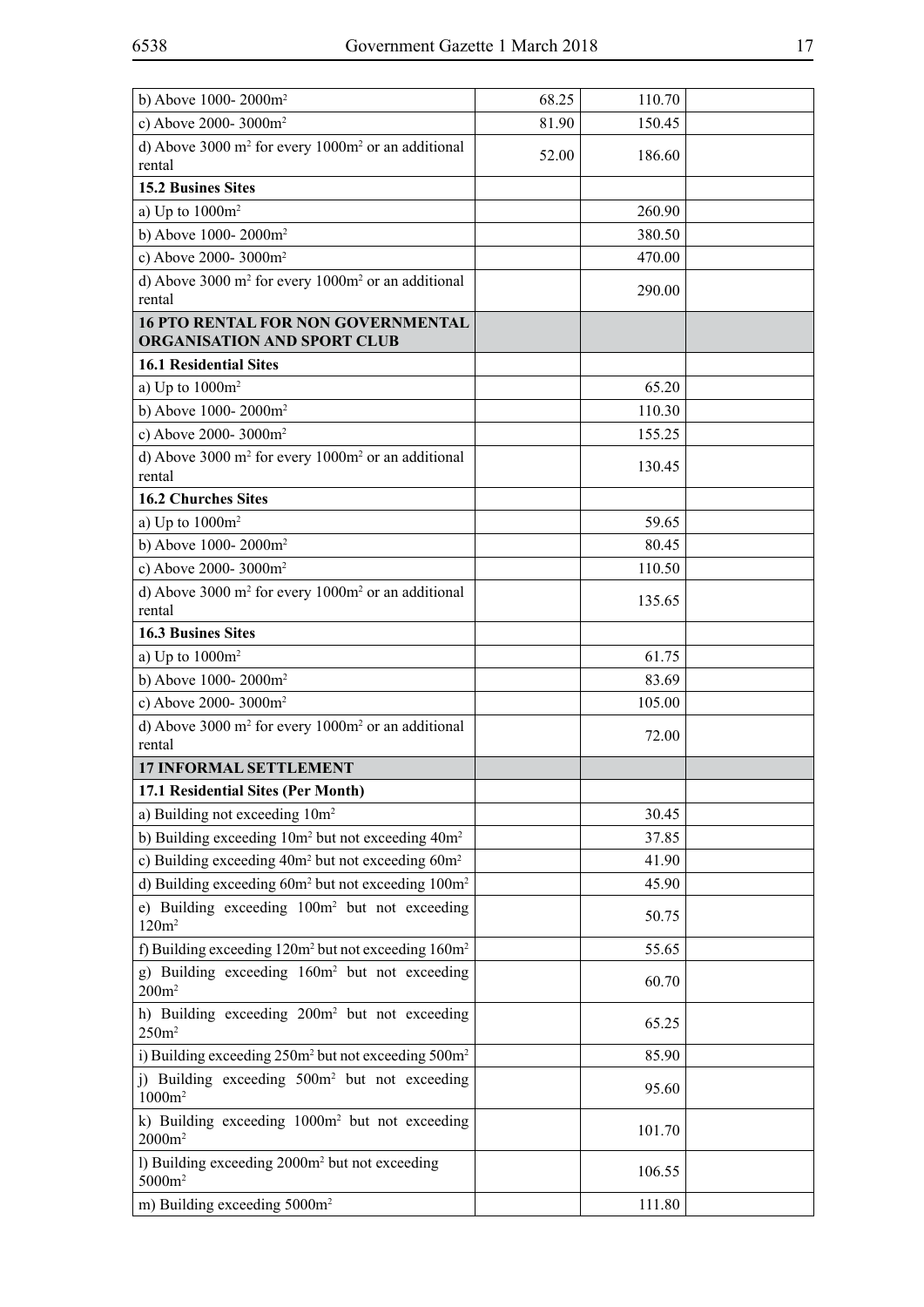| 17.2 Business (Per Month)                                                        |        |         |
|----------------------------------------------------------------------------------|--------|---------|
| a) Building not exceeding 10m <sup>2</sup>                                       | 55.45  |         |
| b) Building exceeding 10m <sup>2</sup> but not exceeding 40m <sup>2</sup>        | 60.70  |         |
| c) Building exceeding 40m <sup>2</sup> but not exceeding 60m <sup>2</sup>        | 65.80  |         |
| d) Building exceeding 60m <sup>2</sup> but not exceeding 100m <sup>2</sup>       | 70.90  |         |
| e) Building exceeding 100m <sup>2</sup> but not exceeding<br>120m <sup>2</sup>   | 75.65  |         |
| f) Building exceeding $120m^2$ but not exceeding $160m^2$                        | 80.30  |         |
| g) Building exceeding 160m <sup>2</sup> but not exceeding<br>200m <sup>2</sup>   | 85.70  |         |
| h) Building exceeding 200m <sup>2</sup> but not exceeding<br>250m <sup>2</sup>   | 90.50  |         |
| i) Building exceeding 250m <sup>2</sup> but not exceeding 500m <sup>2</sup>      | 95.50  |         |
| j) Building exceeding 500m <sup>2</sup> but not exceeding<br>$1000m^2$           | 100.55 |         |
| k) Building exceeding 1000m <sup>2</sup> but not exceeding<br>$2000m^2$          | 105.65 |         |
| 1) Building exceeding 2000m <sup>2</sup> but not exceeding<br>5000m <sup>2</sup> | 110.90 |         |
| m) Building exceeding 5000m <sup>2</sup>                                         | 115.85 |         |
| 17.3 Residentials With Business (Per Month)                                      |        |         |
| a) Building not exceeding 10m <sup>2</sup>                                       | 45.90  |         |
| b) Building exceeding $10m^2$ but not exceeding $40m^2$                          | 50.00  |         |
| c) Building exceeding 40m <sup>2</sup> but not exceeding 60m <sup>2</sup>        | 55.80  |         |
| d) Building exceeding 60m <sup>2</sup> but not exceeding 100m <sup>2</sup>       | 60.90  |         |
| e) Building exceeding 100m <sup>2</sup> but not exceeding<br>120m <sup>2</sup>   | 65.10  |         |
| f) Building exceeding 120m <sup>2</sup> but not exceeding 160m <sup>2</sup>      | 70.10  |         |
| g) Building exceeding 160m <sup>2</sup> but not exceeding<br>200m <sup>2</sup>   | 75.10  |         |
| h) Building exceeding 200m <sup>2</sup> but not exceeding<br>250m <sup>2</sup>   | 80.25  |         |
| i) Building exceeding 250m <sup>2</sup> but not exceeding 500m <sup>2</sup>      | 85.35  |         |
| i) Building exceeding 500m <sup>2</sup> but not exceeding<br>$1000m^2$           | 90.25  |         |
| k) Building exceeding 1000m <sup>2</sup> but not exceeding<br>$2000m^2$          | 95.95  |         |
| 1) Building exceeding 2000m <sup>2</sup> but not exceeding<br>5000m <sup>2</sup> | 100.65 |         |
| m) Building exceeding 5000m <sup>2</sup>                                         | 105.95 |         |
| 17.4 Undeveoped Site Informal Settlements (Per<br>Month)                         |        |         |
| a) Undeveloped site irrespective of $m2$                                         | 31.90  |         |
| 17.5 Home Based Garage                                                           |        |         |
| Home based garage                                                                | 250.90 |         |
| <b>18 RENTAL OF OPUWO OPEN SPACE</b>                                             |        |         |
| a) Churches                                                                      | 50.00  | per day |
| b) Public meetings and /Rallies                                                  | 280.00 | per day |
| c) Braai                                                                         | 120.00 | per day |
| d) Promotions: Profit making Organisation                                        | 300.00 | per day |
| : Non profit organisation                                                        | 65.00  | per day |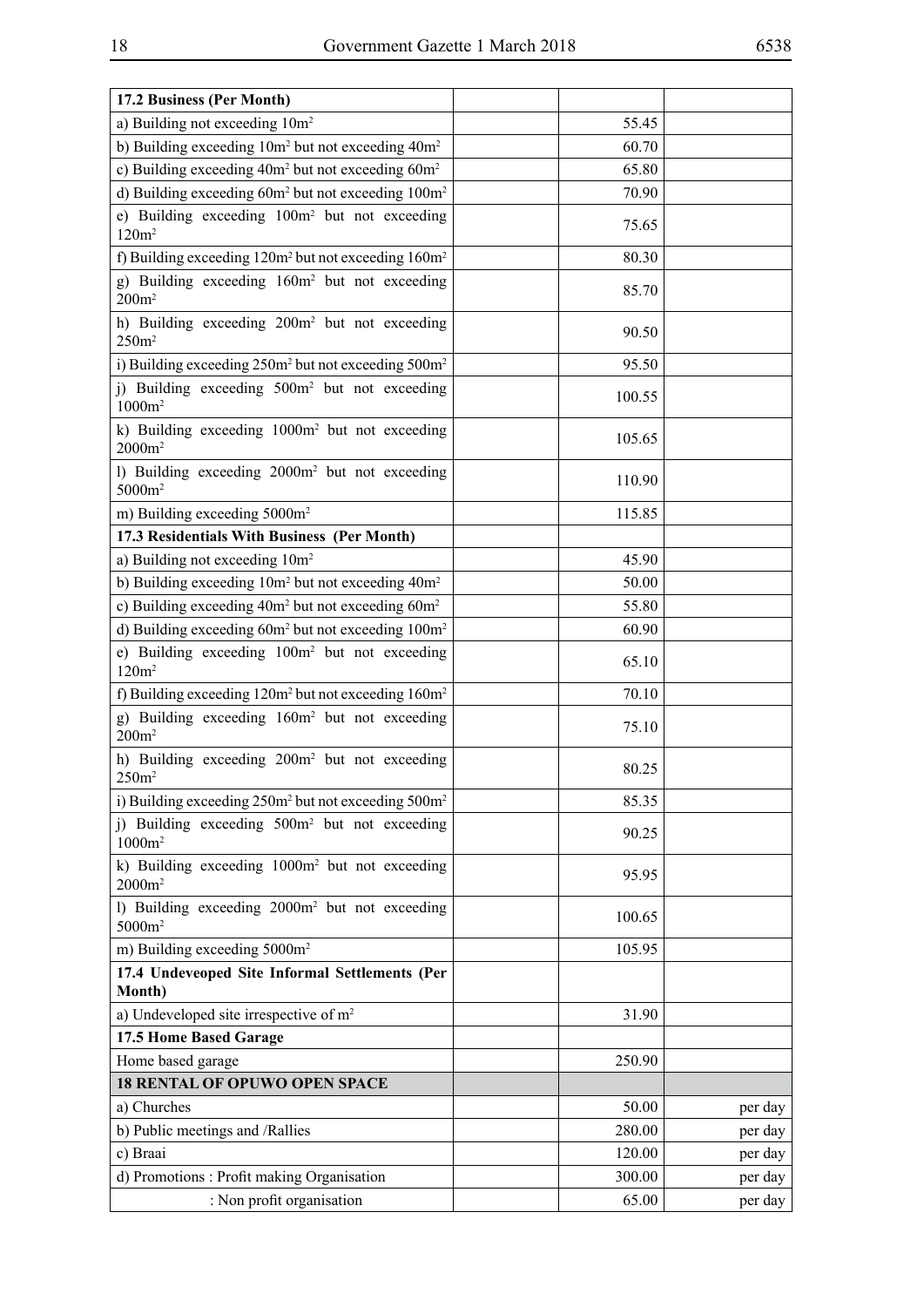| e) Driving facility (driving school) Per month                                |        | 400.00  | per month |
|-------------------------------------------------------------------------------|--------|---------|-----------|
| f)Trade fair centre Non profit organisation : (Site<br>rent include services) |        | 1500.00 | perday    |
| g) Advertising on Council's website                                           |        | 200.00  | per month |
| <b>19 PLANT HIRE</b>                                                          |        |         |           |
| Bull dozer: in town                                                           | 422.25 | 422.25  | per hour  |
| : out of town                                                                 | 703.40 | 703.40  | per hour  |
| Grader: in town                                                               | 422.25 | 700.00  | per hour  |
| : out of town                                                                 | 492.80 | 800.00  | per hour  |
| Front-end loader                                                              | 407.50 | 900.00  | per hour  |
| Compactor                                                                     |        | 500.00  | per hour  |
| Hydroblast sewer jet                                                          | 324.70 | 450.00  | per hour  |
| Tipper truck                                                                  | 324.70 | 650.00  | per hour  |
| : out of town                                                                 | 407.50 | 750.00  | per hour  |
| Gallion roller                                                                | 340.80 | 340.80  | per hour  |
| : out of town                                                                 | 426.90 | 426.90  | per hour  |
| Water tanker                                                                  | 244.50 | 244.50  | per hour  |
| : out of town                                                                 | 324.70 | 324.70  | per hour  |
| Generator excluding petrol                                                    |        | 200.00  | per day   |
| Mobile portable toilet                                                        |        | 100.00  | per day   |
| <b>20 FACILITY RENTALS</b>                                                    |        |         |           |
| a) Board room                                                                 | 420.00 | 420.00  | per day   |
| b) VCR & Monitor                                                              |        | 160.00  | per day   |
| c) Overhead Project                                                           |        | 100.00  | per day   |
| d) Flip chart                                                                 |        | 80.00   | per day   |
| 21 PHOTO COPIES AND OTHERS                                                    |        |         |           |
| A4                                                                            | 2.10   | 2.00    |           |
| A <sub>3</sub>                                                                | 4.20   | 5.00    |           |
| Duplicate: Water bill & Others                                                | 15.00  | 15.00   |           |
| <b>Account transactions</b>                                                   | 10.00  | 10.00   |           |
| Fax                                                                           | 5.25   | 5.25    |           |
| <b>22 INTEREST ON LATE PAYMENT</b>                                            |        |         |           |
| Late payment on outstanding balance                                           |        | 0.15    | per annum |

NB! 15% VAT EXCLUDED

#### **BY ORDER OF THE COUNCIL**

#### **A. TJIUMA CHAIRPERSON OF THE COUNCIL**

#### **NEDLOANS (PTY) LTD**

 $\frac{1}{2}$ 

No. 82 2018

#### STATEMENT OF UNCLAIMED MICROPLUS PAYMENTS

Nedloans (Pty) Ltd hereby gives notice in terms of Section 93(1) of the Administration of Estates Act, 1965 (Act No. 66 of 1965) of the under mentioned amounts held by Nedloans and /or its agents. These amounts have been unclaimed for more than 5 years and will therefore be transferred to the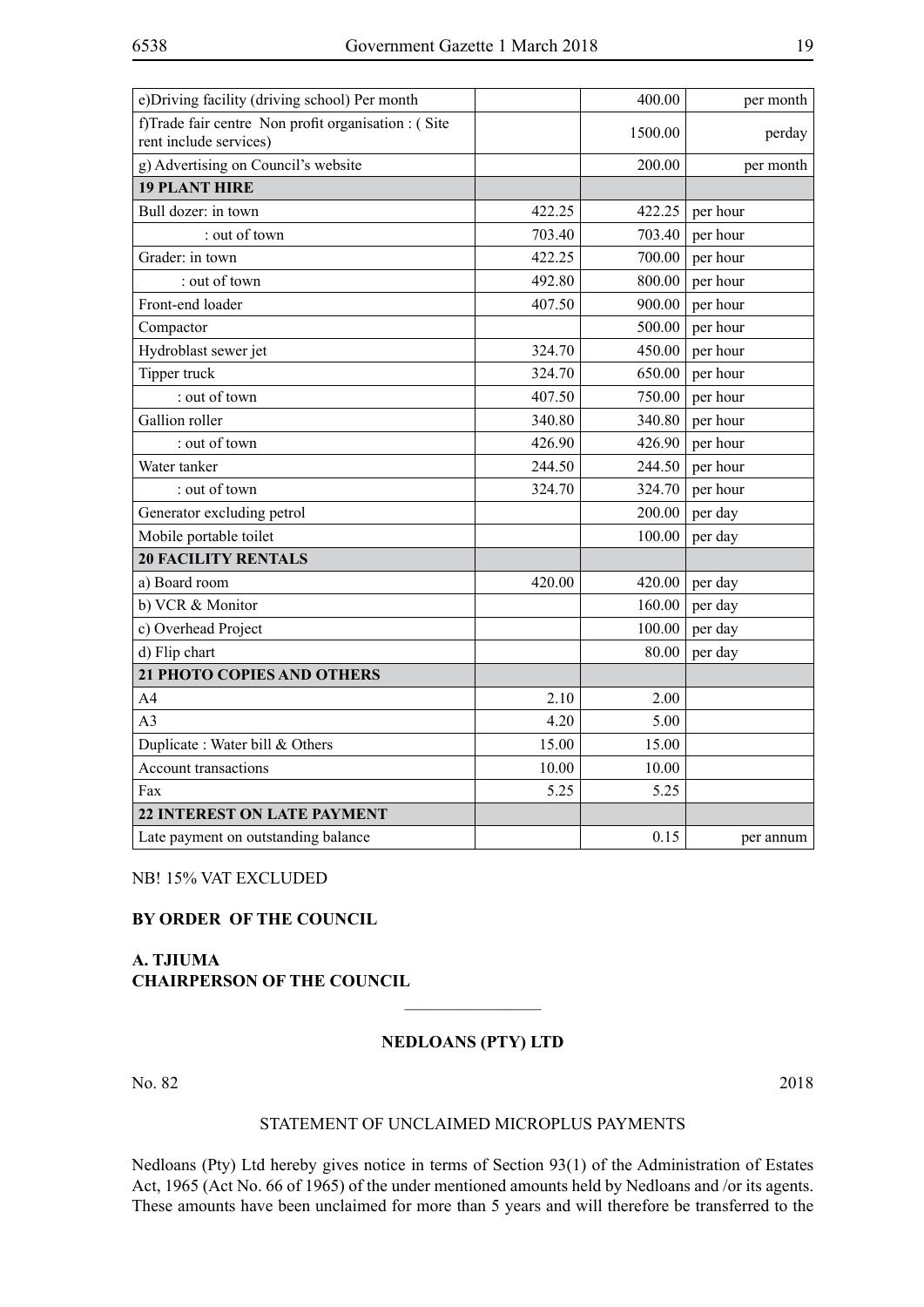Guardians Fund of the Master of the High Court three months from date of this notice, should the funds remain unclaimed.

For queries kindly contact: 061-2994207

| <b>Surname</b> | Initial /<br>Name | <b>ID/Passport No</b> | Poly/Account No | Amount        | <b>Payment Date</b> | <b>Years in</b><br>Custody |
|----------------|-------------------|-----------------------|-----------------|---------------|---------------------|----------------------------|
| Sakeus         | A                 | 62101004445           | 13210139103     | 96.63         | 30/01/2012          | 5                          |
| Johannes       | M                 | 7003280000208         | 13210303547     | 1445.52       | 27/03/2012          | 5                          |
| Nyoka          | MA                | 79020300199           | 13220295693     | 9 5 1 8 9 3   | 27/03/2012          | 5                          |
| <b>Iikela</b>  | JK                | 55020400653           | 13220329838     | 120.38        | 26/06/2012          | 5                          |
| Kharuxas       | S                 | 69052800103           | 13220456964     | 10 018.69     | 12/07/2012          | 5                          |
| Rebeus         | A                 | 58010400726           | 13220329326     | 863.78        | 20/11/2012          | 5                          |
| Shilongo       | J                 | 70010210113           | 13210495996     | 6 4 2 4 . 8 4 | 11/12/2012          | 5                          |
| <b>Total</b>   |                   |                       |                 | 28 488.77     |                     |                            |

#### **E. KAPUU CONTROLLER: INSURANCE CLAIMS**

**E. HAIHAMBO PRINCIPAL OFFICER**

#### **COMMUNICATIONS REGULATORY AUTHORITY OF NAMIBIA**

 $\overline{\phantom{a}}$  , where  $\overline{\phantom{a}}$ 

#### No. 83 2018

NOTICE IN TERMS OF THE REGULATIONS REGARDING THE SUBMISSIONS OF INTERCONNECTION AGREEMENTS AND TARIFFS

The Communications Regulatory Authority of Namibia, in terms of Section 53(10) of the Communications Act, 2009 (Act No. 8 of 2009) read with regulation 8(1) of the "Regulations Regarding the Submission of Interconnection Agreements and Tariffs", in Government Gazette No. 4714, General Notice No. 126, dated 18 May 2011, herewith gives notice that **Mobile Telecommunication Limited (MTC)** has filed tariffs with the Authority as set out in Schedule 1.

Any person may examine copies of the tariffs submitted at the head offices of the Authority during normal business hours and copies may be made on payment of a fee determined by the Authority. Copies are also available at www.cran.na where copies may be downloaded free of charge.

The public may submit in writing to the Authority written comments within fourteen (14) days from the date of publication of this notice in the *Gazette.*

MTC may submit, in writing to the Authority, a response to any written comments within fourteen (14) days from the lapsing of the time to submit written submissions.

All written submissions must contain the name and contact details of the person making the written submissions and the name and contact details of the person for whom the written submissions is made, if different and be clear and concise.

All written submissions and reply comments must be made either physically or electronically

(1) by hand to the head offices of the Authority, namely Communication House, 56 Robert Mugabe Avenue, Windhoek;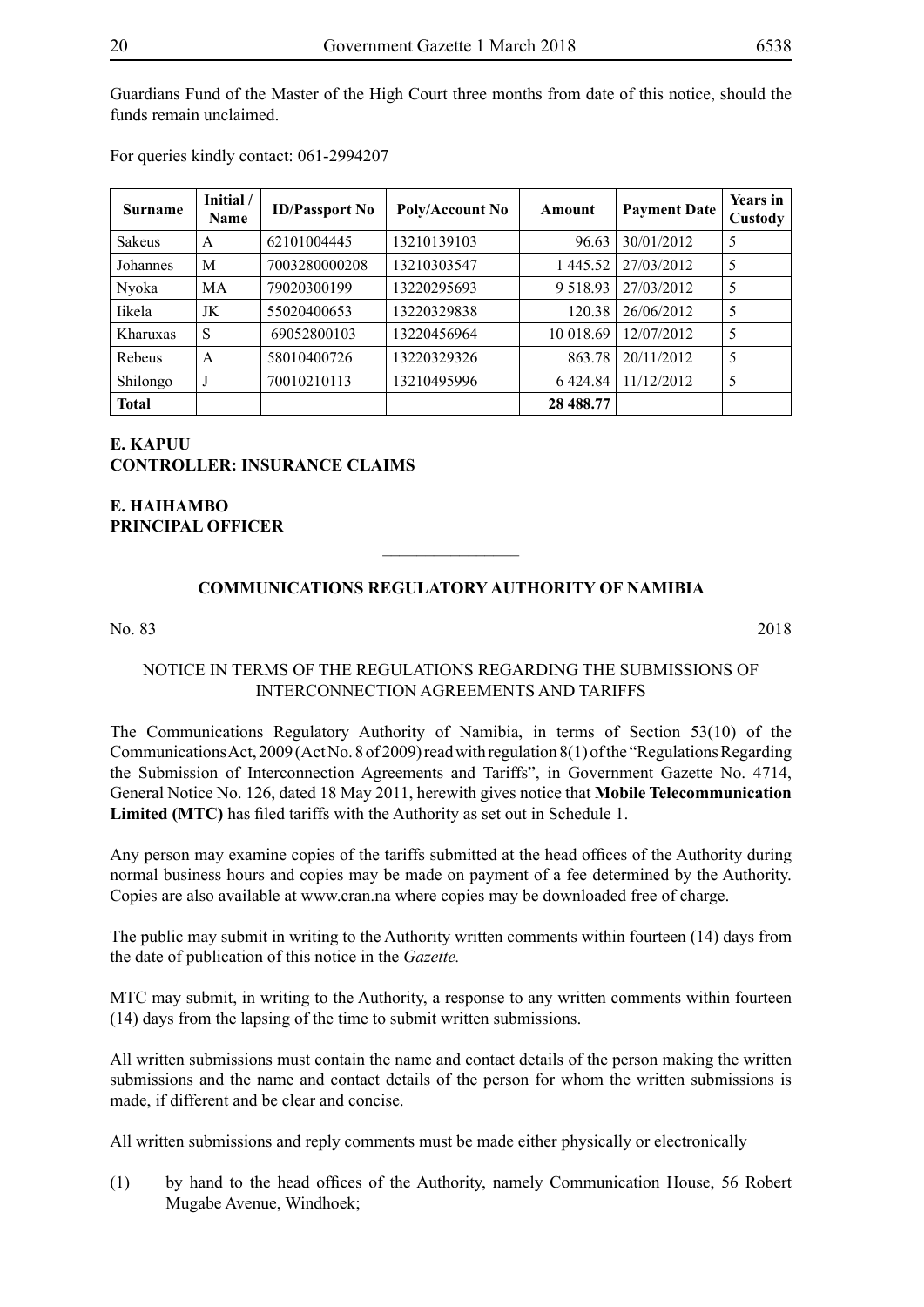- (2) by post to the head offices of the Authority, namely Private Bag 13309, Windhoek 9000;
- (3) by electronic mail to the following address: legal@cran.na;
- (4) by facsimile to the following facsimile number: +264 61 222790; and
- (5) by fax to e-mail to: 088655 0852.

#### **F. K. MBANDEKA CHIEF EXECUTIVE OFFICER COMMUNICATIONS REGULATORY AUTHORITY OF NAMIBIA**

#### **SCHEDULE 1**

#### **SUBMISSION OF PROPOSED TARIFFS BY MOBILE TELECOMMUNICATIONS LIMITED COMMUNICATIONS ACT, 2009**

The following are the proposed tariffs as submitted by Mobile Telecommunications Limited.

| <b>Service Plan</b> | Subs. Fee NS | <b>Free Min</b> | <b>Free SMS</b> | "Old" Free<br>Data MB) | <b>New Product</b><br><b>Social Media</b><br>Data (MB) |
|---------------------|--------------|-----------------|-----------------|------------------------|--------------------------------------------------------|
| Mobiz 100           | 85           | 100             | 100             | 100                    | 55                                                     |
| Mobiz 200           | 169          | 200             | 200             | 200                    | 105                                                    |
| Mobiz 300           | 269          | 300             | 300             | 300                    | 155                                                    |
| Mobiz 600           | 429          | 600             | 600             | 600                    | 305                                                    |
| Mobiz 900           | 799          | 900             | 900             | 2400                   | 1,234                                                  |
| Mobiz 1500          | 1389         | 1500            | 1500            | 3500                   | 1,755                                                  |
| Mobiz Duet 600      | 639          | 600             | 600             | 1200                   | 605                                                    |
| Mobiz Duet 900      | 929          | 900             | 900             | 2400                   | 1234                                                   |
| Select S            | 169          | 200             | 200             | 200                    | 105                                                    |
| Select M            | 269          | 300             | 300             | 300                    | 155                                                    |
| Select L            | 429          | 600             | 600             | 600                    | 305                                                    |
| Select XL           | 799          | 900             | 900             | 2400                   | 1,234                                                  |
| Dual Duet M         | 639          | 600             | 600             | 600                    | 305                                                    |
| Dual Duet L         | 929          | 900             | 900             | 2048                   | 1,029                                                  |
| SmartShare 100      | 107          | 200             | 200             | 200                    | 105                                                    |
| SmartShare 200      | 215          | 400             | 400             | 400                    | 205                                                    |
| SmartShare 300      | 319          | 600             | 600             | 600                    | 305                                                    |
| SmartShare 600      | 639          | 2000            | 2000            | 2048                   | 1,029                                                  |

Please note that the full tariff submission including the terms and conditions and the remedies available to the consumers can be obtained from the Authority  $\overline{\phantom{a}}$  , where  $\overline{\phantom{a}}$